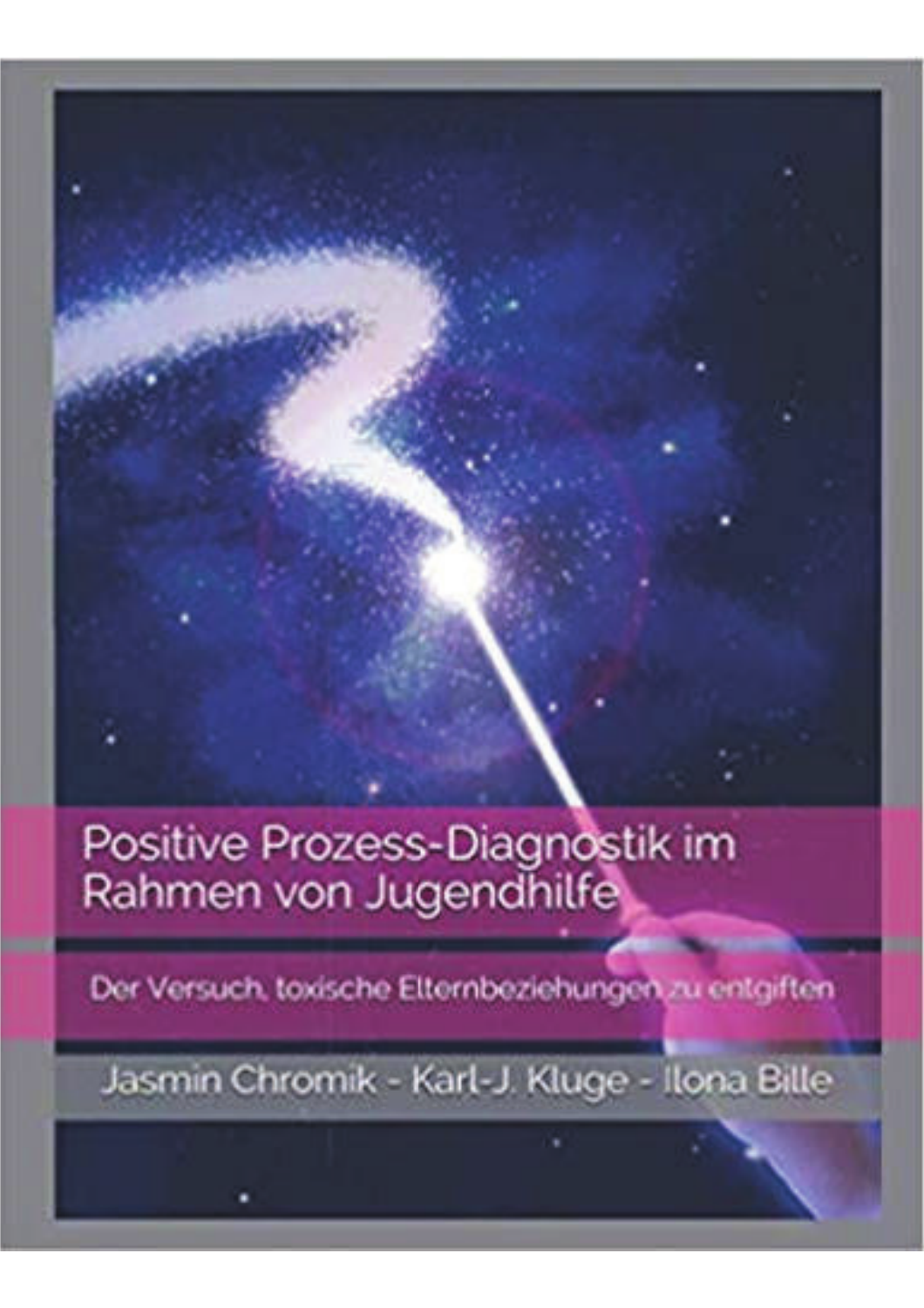# Positive Prozess-Diagnostik (PP-D) im Rahmen von Jugendhilfe

Lieber Prof. Kluge.

Ich habe das Werk bereits gewürdigt bin aber nicht zu einer schriftlichen Rückmeldung gekommen... Der Gesamteindruck: ein tolles, differenziertes Werk mit hilfreichen methodischen Ansätzen für die Praxis. Lernen am Modell ermöglicht den Transfer auf andere, ähnlich gelagerte Fälle. Zudem ein wichtiger Fachbeitrag zur Weiterentwicklung der positiven Psychologie in der Jugendhilfe!! Herzliche Grüße Georg Becker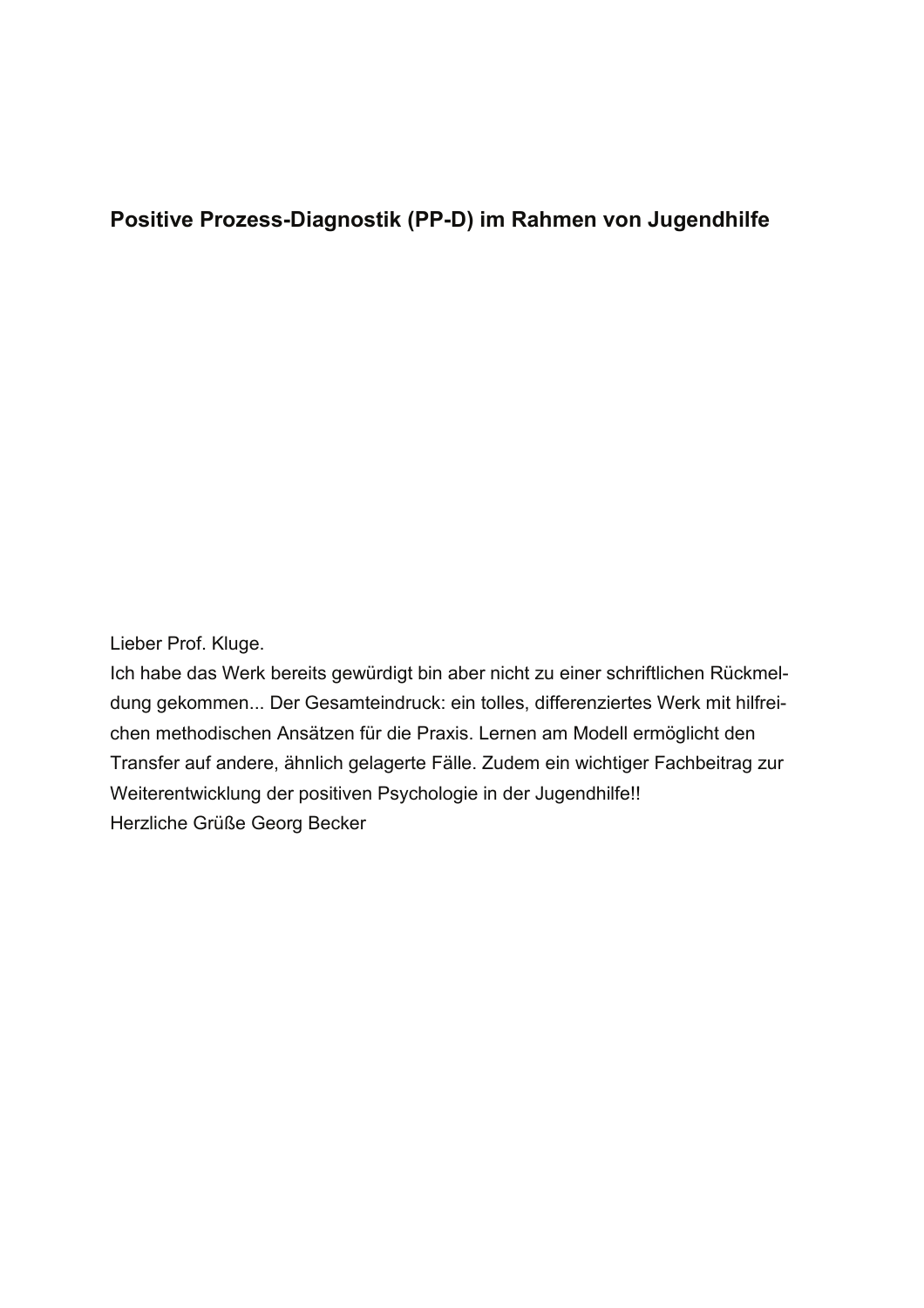Impressum

Februar 2021 ISBN: 9798597328751 Imprint: Independently published Text Copyright © 2021 Karl-J. Kluge

## Gefördert durch die Familie Kluge Stiftung der Universität zu Köln

Autoren und Verlag haben dieses Buch sorgfältig geprüft. Für eventuelle Fehler kann dennoch keine Gewähr übernommen werden. Eine Haftung der Herausgeberinnen, der Beitragsautorinnen oder des Verlages ist ausgeschlossen.

Die Verwertung dieses Textes, insbesondere Vervielfältigung, Sendung, Aufführung, Übersetzung, auch auszugsweise, ist ohne schriftliche Genehmigung durch den Autor urheberrechtswidrig und nicht gestattet. Alle Rechte vorbehalten.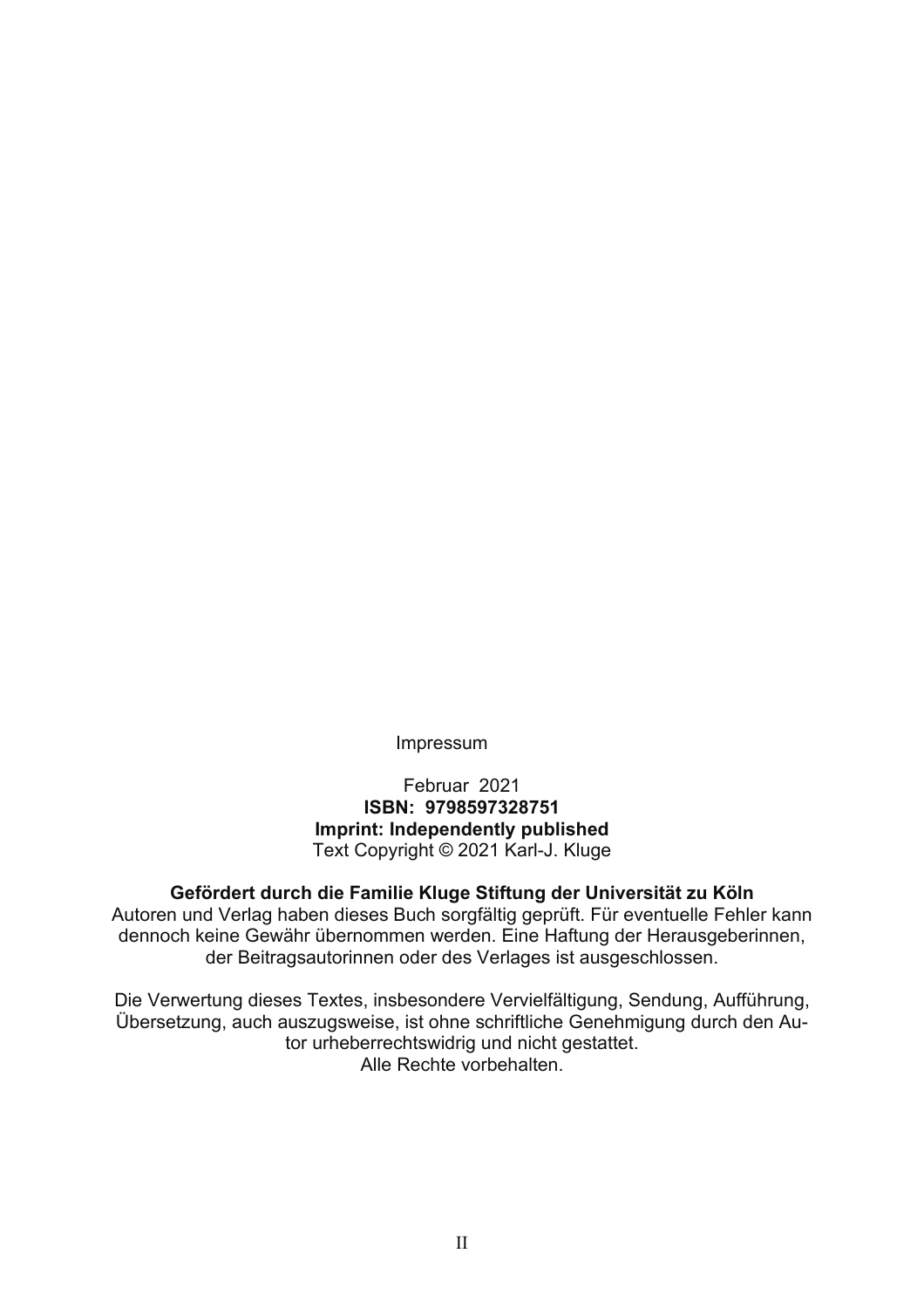Jasmin Chromik - Karl-J. Kluge - Ilona Bille

# Positive Prozess-Diagnostik (PP-D) im Rahmen von

# Jugendhilfe

oder:

Der Versuch, toxische Elternbeziehungen zu entgiften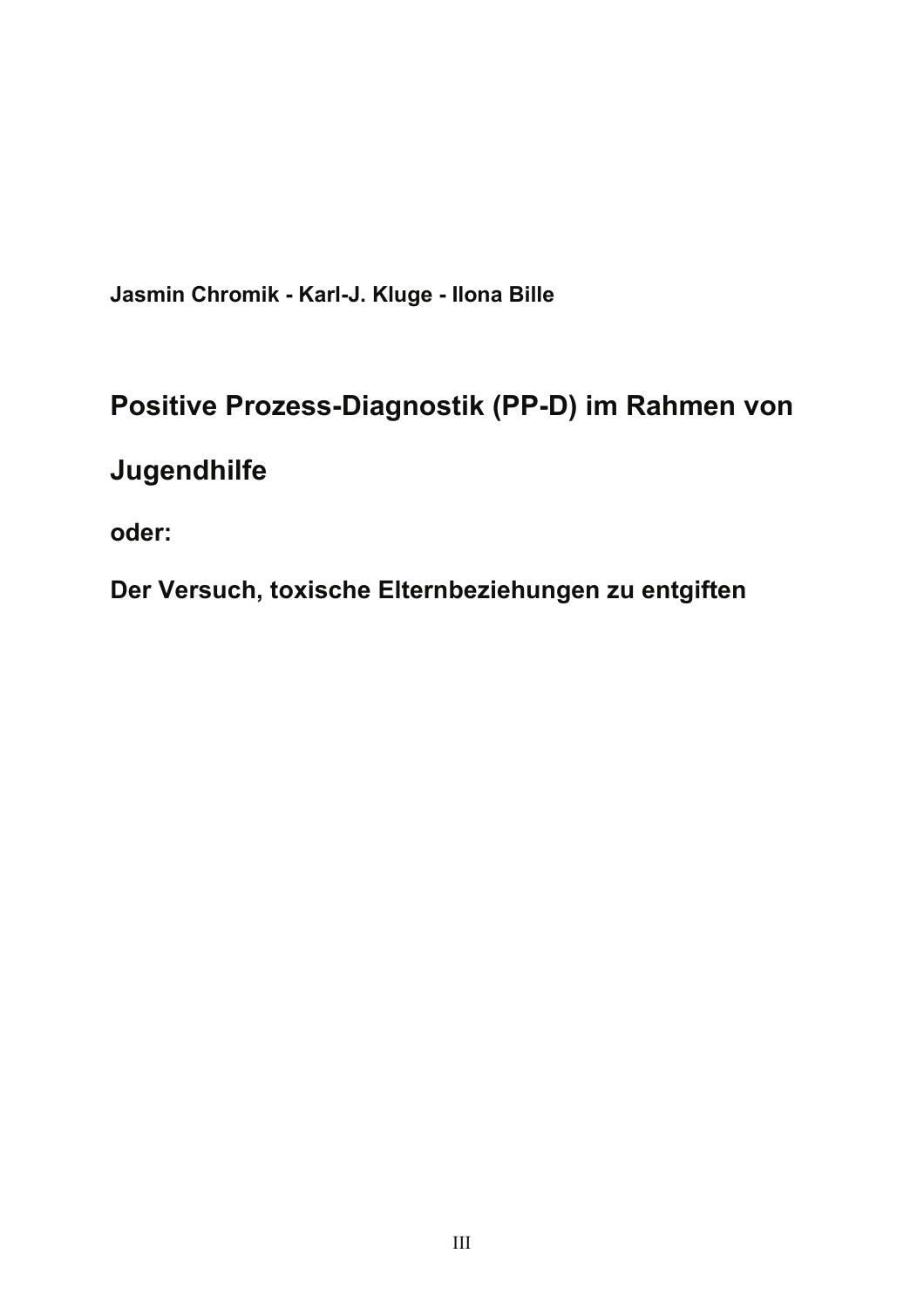Gewidmet Georg Becker, Vera van Pey, Dr. Jin Ban, Robert Keiner,<br>Mechthild Lutzenburg-Schraa, Sabine Leisen sowie den Kindeseltern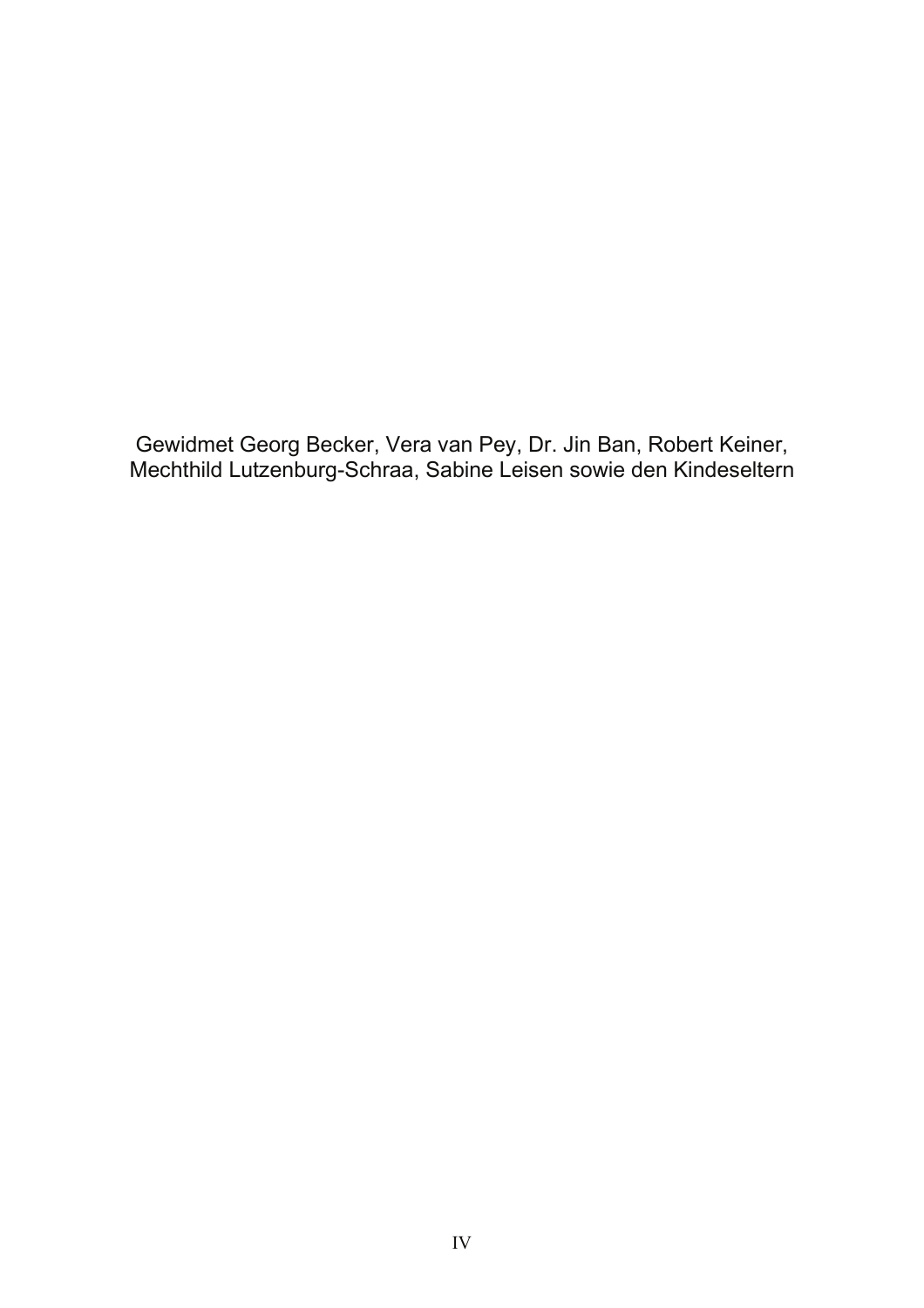# "Denken (und Fühlen) tun wir ja sowieso - warum nicht gleich positiv?"

(Karl-J. Kluge in Anlehnung an A. Einstein)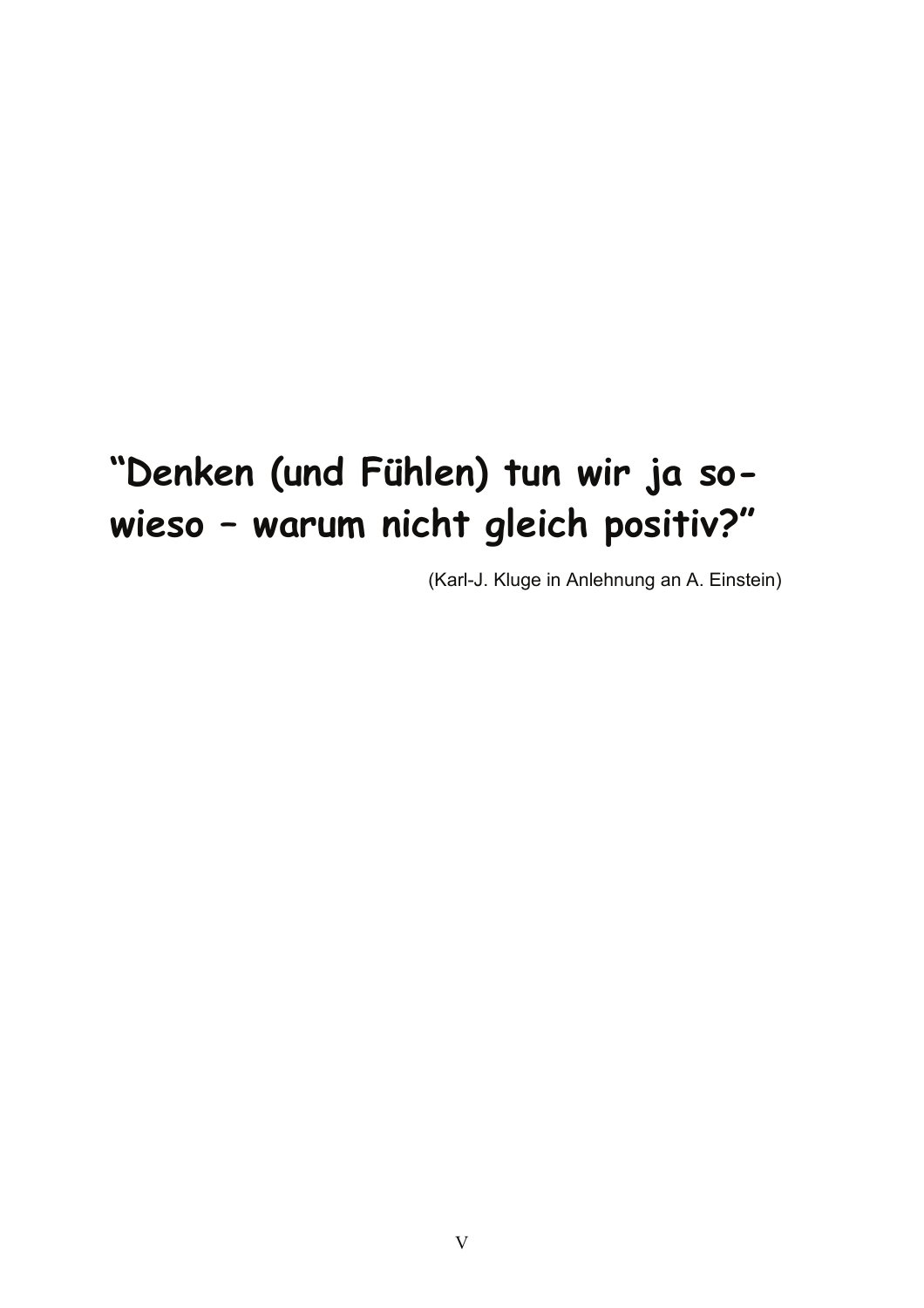# **DEFINITION**

Positive Psychologie kann bezeichnet werden als Orientierung auf das Mehren des Guten in Forschung, Anwendung und Praxis,

- Insbesondere im Hinblick auf menschliche Stärken und Ressourcen
- vor dem Hintergrund einer integrativen Ethik der Nächstenliebe und des Verzichts auf jede Form von Gewalt
- und mit dem Ziel, bessere subjektive und objektive Lebensbedingungen für Menschen zu schaffen.

Quelle: Elisabeth Auhagen, Positive Psychologie, Beltz Verlag Weinheim, Basel 2004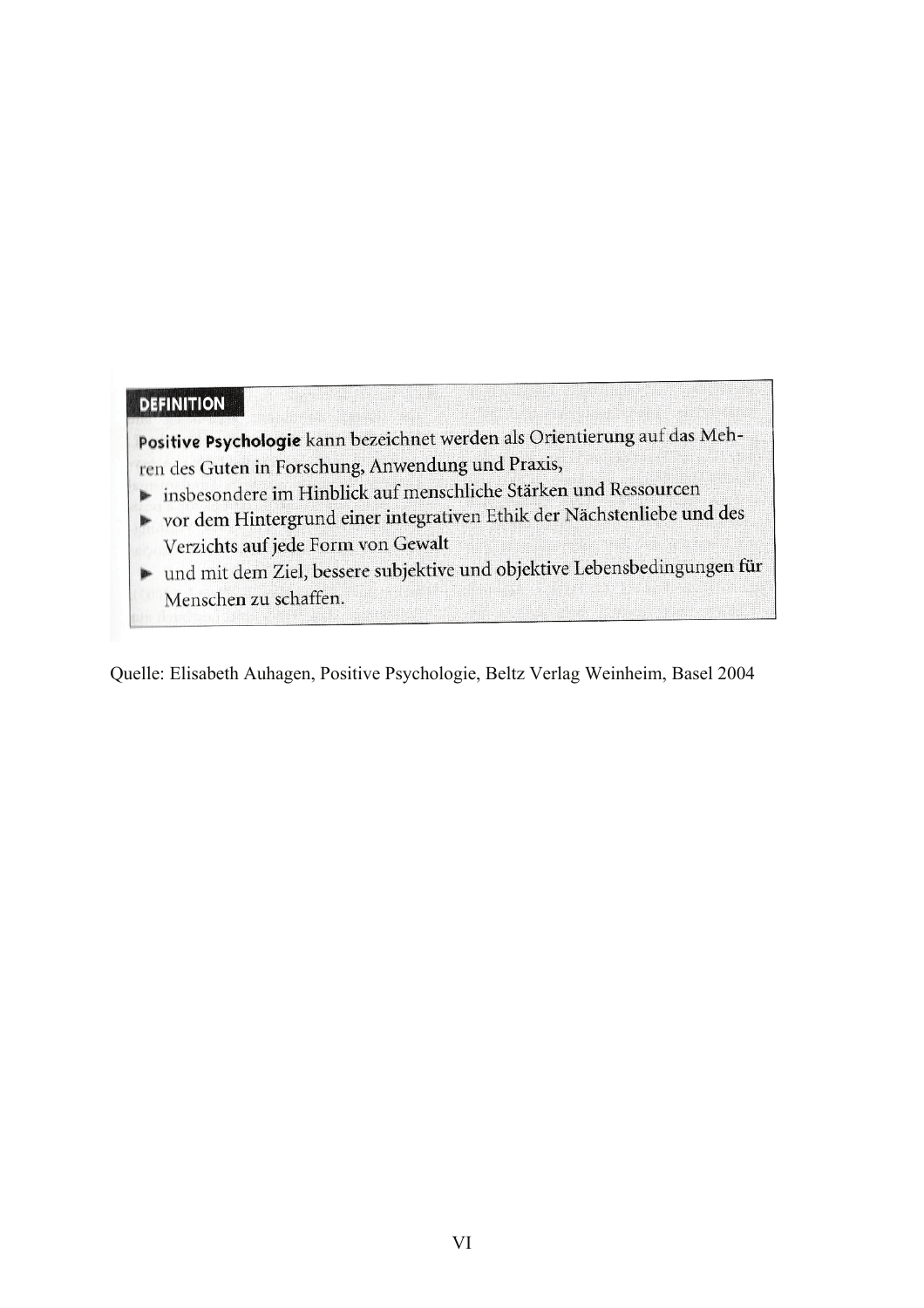# Teil 1 Geahntes Elternpotential in der Interaktionsdiagnostik

Jasmin Chromik und Karl-J. Kluge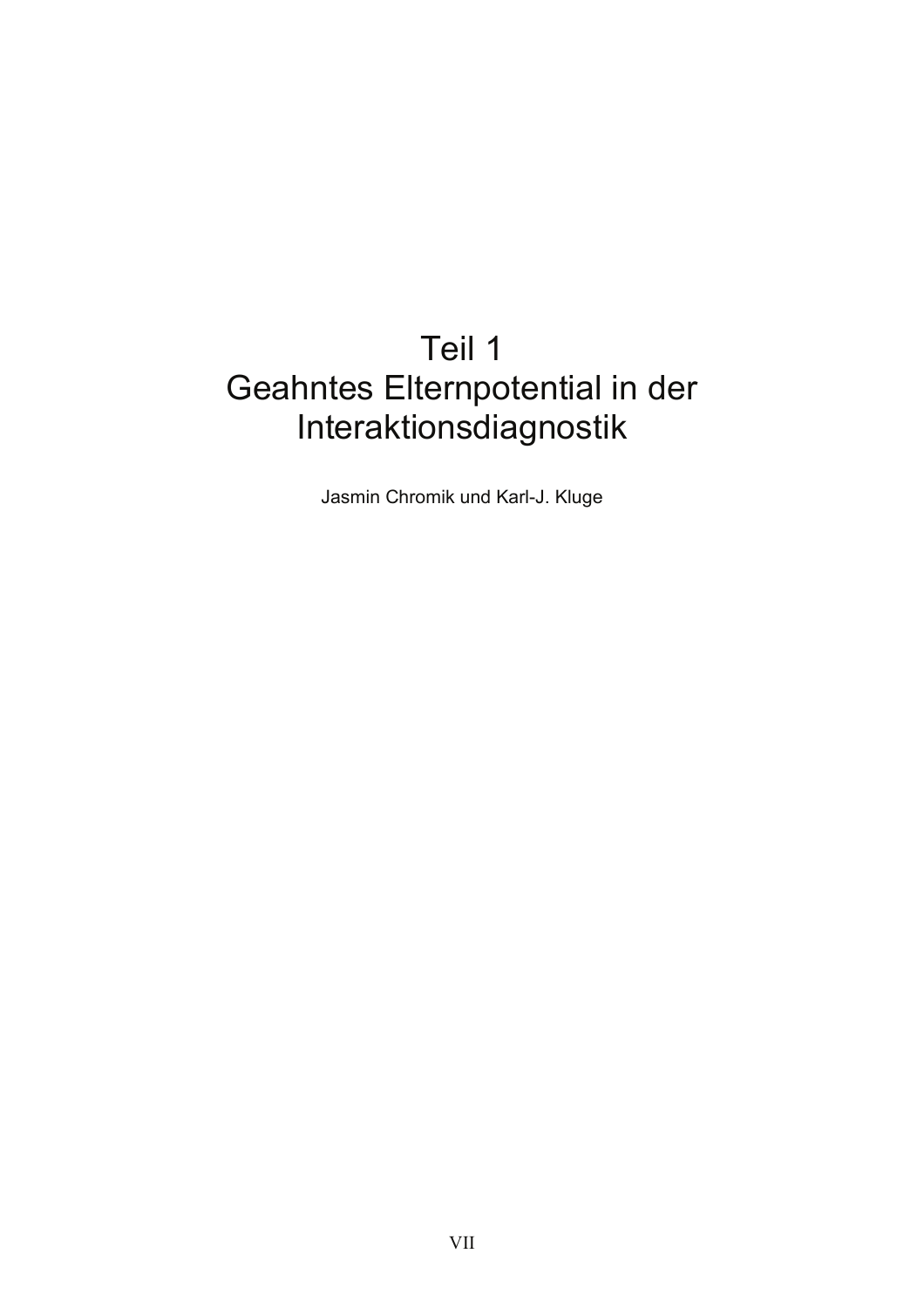## **Vorwort**

Wie lässt sich eine ehemalige Erziehungs-Paarbeziehung nach der Trennung würdig in eine Beziehungspaar-Partnerschaft transformieren? Wie getrenntlebende Eltern/geschiedene Eltern den Übergang zur Eltern-Partnerschaft meistern können.

Leider "vergiften" sich mehr als achtzig Prozent der Eltern-Beziehungen nach der Trennung weiterhin. Das Eingehen auf die Bedürfnisse der gemeinsamen Kinder, die ehemals gemeinsame Kommunikation und das Gefühl, zusammen durchs Leben zu gehen, erleben viele als deutlich belastend und entwürdigend. Bei zwei Drittel der Geschiedenen ändert sich die Erziehungsbeziehung allerdings auch zu Lasten der gemeinsamen Kinder. Nur etwa 10 % der sich trennenden Eltern geht es in ihrer Erziehungspartnerschaft besser.

Was ist aus beziehungs- und erziehungspsychologischer Sicht notwendig, damit Erziehungspaare den Übergang zur getrennten Elternschaft meistern? In der Beziehung zu einem gemeinsamen Kind und in der Erziehungsbeziehung eines Kindes tauchen stark erlebte eigene Emotionen in beiden ehemals Beziehungspartnern auf, über die sie miteinander reden müssen, um "in Würde weiter zu existieren". Beide Elternpersonen wollen zwar ihren Kindern etwas Richtiges, Eigenes und Persönliches mitgeben. Elternpaare müssen sich allerdings darüber umgehend oder alsbald austauschen und sich verpflichten "den anderen" zu fragen, welche Werte wir unseren Kindern weiterhin vermitteln (wollen) und wie sie mit diesen persönlich geliebten Kindern weiterhin eine "Erziehungsallianz" (Karl-J. Kluge) bilden. Manche Elternpaare lösten ihre Konflikte so, dass jeder seine Bedürfnisse und Pflichten erfüllte und wenig den anderen in seinem Wert und in seinen Erziehungs- Beziehungsabsichten begrenzte, jedoch Kompromisse einging. Getrenntlebende erziehende Eltern müssen permanent gemeinsam hinreichend weiterhin noch Entscheidungen treffen und angesichts knapper Ressourcen "trotzdem" gegenseitig auf die Bedürfnisse des anderen Erziehungspartner eingehen lernen. Vielleicht werden einige Konflikte eher unter der Perspektive: "entweder ich oder du" dahingehend betrachtet und gelebt. Die Beziehungskunst besteht also darin, nach Lösungen in der "sowohl ich als auch du Beziehungsqualität" zu suchen.

#### Was sind die Irrtümer, die getrennte Eltern begehen?

Sich trennende Eltern oder getrenntlebende Eltern geraten oft in Vorwurfsspiralen, aus denen sich manche nur unter erschwerten Bedingungen herauslösen. Wechselseitig gemachte Vor-Würfe lauten: Da du mich nicht mehr in die Erziehung unserer Kinder einbeziehst, unterstütze ich dich auch nicht. Wenn Eltern sich nicht aus der Vorwurfsspirale lösen und sich davon verabschieden, entsteht eine Verweigerungsspirale im Bereich elterlicher und kindlicher Bedürfnisse. Das Erleben einer gemeinsamen Identität mit dem zurückbleibenden Elternteil gelingt nur unter Anstrengungen.

Was können getrenntlebende und erziehende Paare konkret tun, damit der Beginn nicht der

 $\mathbf I$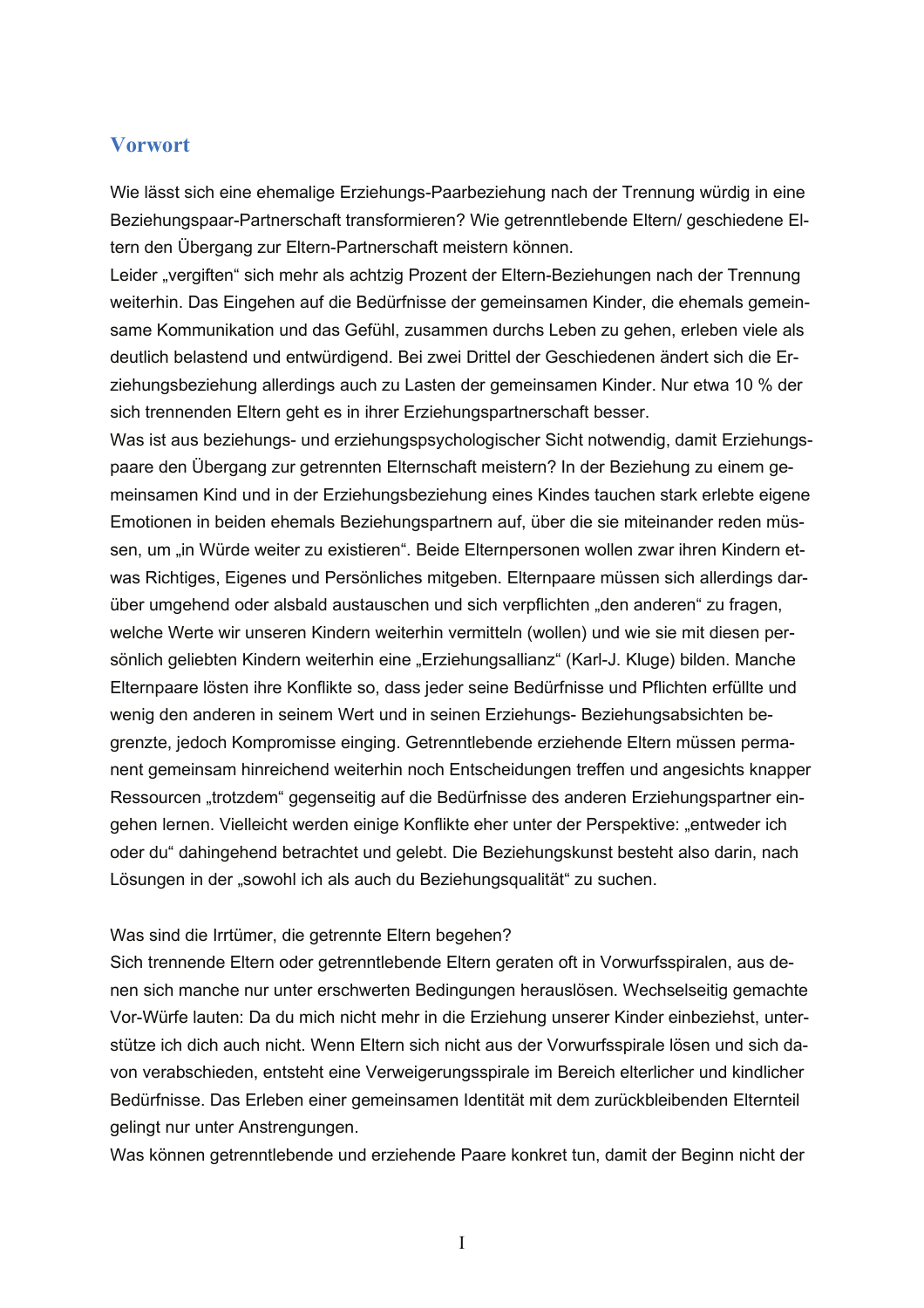neue Anfang vom Ende der Elternbeziehung wird? Elternpaare sollten Zeit für das gemeinsame Kind aufbringen, um das Erziehen in Kooperation zu gestalten. Sie müssen sich gegenseitig positive Motive in Erziehungsfragen unterstellen und herausarbeiten, was dem anderen Erziehungspartner wichtig in der Erziehung ihres gemeinsamen Kindes bleibt. Denn Eltern müssen weiterhin vorzuleben lernen, auch im Getrenntsein miteinander würdig und akzeptierend zu kommunizieren und einvernehmlich Konsens-Lösungen (er)finden, in denen die Bedürfnisse aller beachtet werden.

Für die Autoren

Dr. Karl-J. Kluge

Köln, im Januar 2021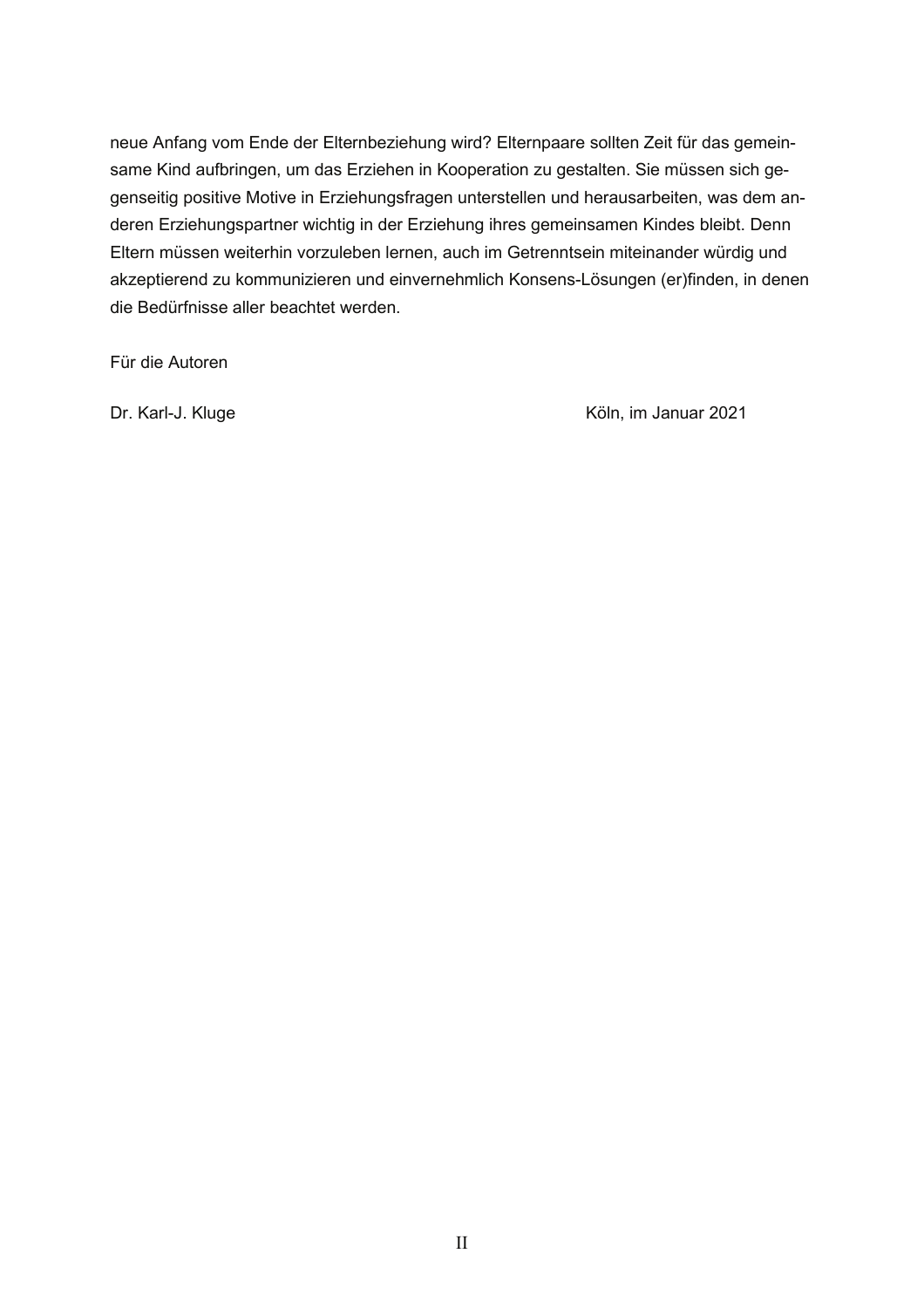# **Inhaltsverzeichnis Teil 1**

| 2.4 ENTDECKEN VON ELTERNPOTENTIAL ODER: POSITIVE PROZESS-DIAGNOSTIK (PP-D) 9<br>2.5 GEMEINSAM INITIIEREN UND BEGLEITEN ODER: INTERDISZIPLINARES KRISENNETZWERK |  |
|----------------------------------------------------------------------------------------------------------------------------------------------------------------|--|
| 3. WIRKSAMKEIT-ÜBERPRÜFEN ODER: EVALUATIONSDESIGN  12<br>3.2 "ZUERST DRASTISCH-PLASTISCH" ODER: METHODOLOGIE: QUALITATIVE SOZIALFORSCHUNG13                    |  |
| 4. ERFORSCHEN UND UNTERSUCHEN ODER: ANALYSIEREN DER                                                                                                            |  |
|                                                                                                                                                                |  |
|                                                                                                                                                                |  |
|                                                                                                                                                                |  |
|                                                                                                                                                                |  |
|                                                                                                                                                                |  |
| 4.4.4 KOMMUNIKATIONSREIFUNG DURCH KOMMUNIZIEREN ERZIELEN ODER: ANWENDEN VON                                                                                    |  |
| 4.4.5 ERLERNTES VERWIRKLICHEN ODER: UMSETZEN/TRANSFER DER ERWARTUNGEN 43                                                                                       |  |
| 4.4.6 ERARBEITEN UND FESTLEGEN VON TRAININGSINHALTEN UND -FORMEN  44                                                                                           |  |
|                                                                                                                                                                |  |
| 5. CHANCEN UND GRENZEN DIESER STUDIE ODER: ERGEBNISSE, DISKUSSION                                                                                              |  |
|                                                                                                                                                                |  |
|                                                                                                                                                                |  |
|                                                                                                                                                                |  |
|                                                                                                                                                                |  |
|                                                                                                                                                                |  |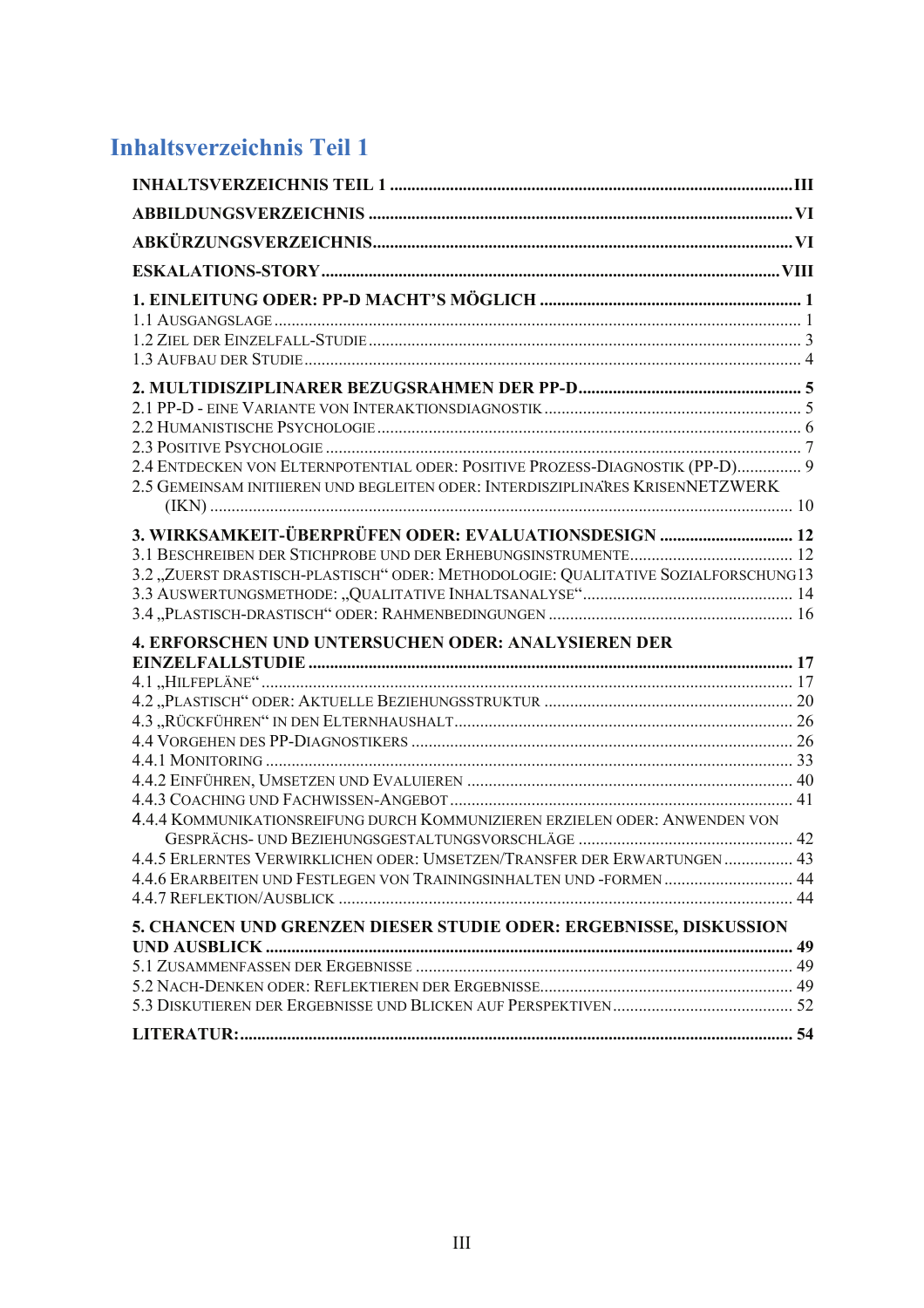# **Inhaltsverzeichnis Teil 2**

| 2. VATER-SOHN-BEZIEHUNG - ODER: EIN KAUM BEACHTETER ELTERNPART 93               |  |
|---------------------------------------------------------------------------------|--|
| 2.2 VÄTER UND DEREN BEDEUTUNG FÜR DIE ENTWICKLUNG VON SÖHNEN 95                 |  |
| 2.3 VÄTER ALS BEFÜRWORTER KINDLICHER AUTONOMIEENTWICKLUNG - ODER: DIE ROLLE DES |  |
|                                                                                 |  |
|                                                                                 |  |
| 3.1 BEZIEHUNGS- UND ERZIEHUNGSFÖRDERNDE ANFORDERUNGEN AN GETRENNTLEBENDE        |  |
|                                                                                 |  |
|                                                                                 |  |
| 3.3 ERZIEHUNGSBERATUNG FÜR ELTERN - ODER: ERLEBEN VÄTER KEINEN                  |  |
| 3.4 EXKURS: , INTENTIONS-VERHALTENS-LÜCKE' / INTENTION-BEHAVIOR GAP  109        |  |
| 3.4.1 EIGENSCHAFTEN BZW. QUALITÄTEN EINER HANDLUNGSABSICHT, DIE EIN             |  |
| NACHFOLGENDES HANDELN MEHR ODER WENIGER WAHRSCHEINLICH MACHEN / "THE            |  |
| QUALITIES OF THE FOCAL INTENTION THAT MAKE SUBSEQUENT ACTION MORE OR LESS       |  |
|                                                                                 |  |
| 3.4.2 HERAUSFORDERUNGEN, DIE SICH ERGEBEN, WENN MENSCHEN                        |  |
| 3.4.3 SELBSTREGULIERUNGSINSTRUMENTE, DIE MENSCHEN DABEI                         |  |
| UNTERSTÜTZEN KÖNNEN, IHRE ABSICHTEN ZU VERWIRKLICHEN 114                        |  |
|                                                                                 |  |
| 4. VORSTELLEN DER POSITIVEN-PROZESS-DIAGNOSTIK-IDEE - ODER: VERSUCH             |  |
|                                                                                 |  |
|                                                                                 |  |
|                                                                                 |  |
| 5.1 STRUKTURIERENDE INHALTSANALYSE - BESTIMMUNG DES AUSGANGSMATERIALS  122      |  |
|                                                                                 |  |
|                                                                                 |  |
|                                                                                 |  |
| 6.2 FAZIT DER AUSWERTUNG - ODER: PLÄDOYER FÜR EIN GEMEINSAMES                   |  |
|                                                                                 |  |
|                                                                                 |  |
|                                                                                 |  |
|                                                                                 |  |
|                                                                                 |  |
|                                                                                 |  |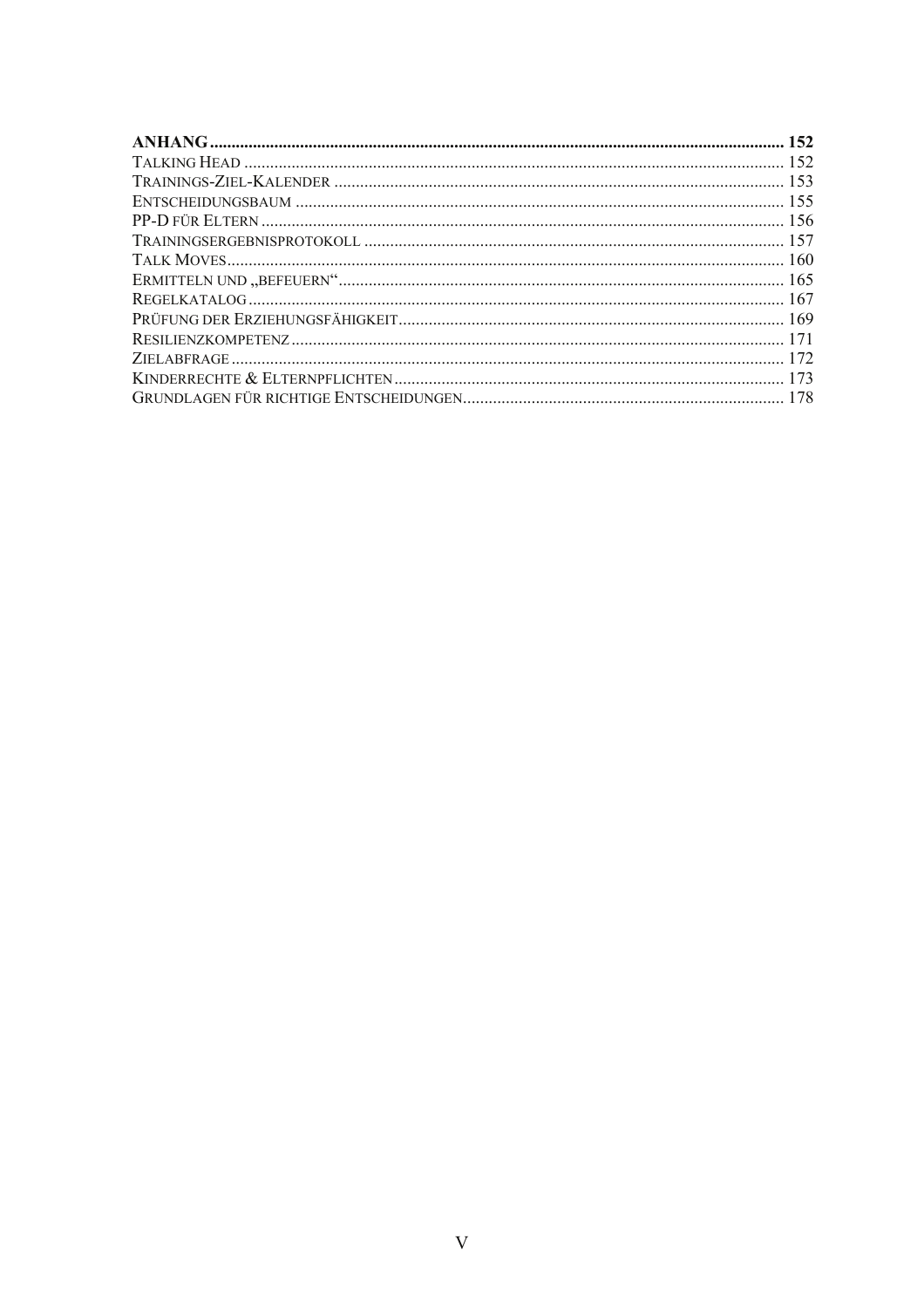# Abbildungsverzeichnis

| Abbildung 1:In Anlehnung an G. Becker in Verbindung mit der EG: Familiencoaching entworfen (2017)       | - 11 |
|---------------------------------------------------------------------------------------------------------|------|
| Abbildung 2: J. Chromiks Textgrafik "Erziehungskompetenzen auf Grundlage der Hilfepläne" (2020)         | -18  |
| Abbildung 3: J.Chromiks & Dr. K.-J. Kluges Textgrafik "Zwischenbilanz Mai 2020 – Vor der Rückführung in |      |
| Elternhaushalte "(2020)                                                                                 | 21   |
| Abbildung 4: I. Billes und Dr. K.-J. Kluges Textgrafik "Probleme lösen"(2020)                           | 23   |
| Abbildung 5: N. Prangers & Dr. K.-J. Kluges Textgrafik "Patchwork"(2020)                                | 25   |
| Abbildung 6: Textgrafik in Anlehnung an K.-J. Kluge und P. Schaffrath (2020)                            | 27   |
| Abbildung 7: in Anlehnung an Dr. K.-J. Kluges Re-Pe-Profil der Kindesmutter (2020)                      | 39   |
|                                                                                                         |      |

# Abkürzungsverzeichnis

| Abb           | Abbildung                                              |
|---------------|--------------------------------------------------------|
| AO-SF         | Ausbildungsordnung für Sonderpädagogik                 |
| <b>BmFSFJ</b> | Bundeministerium für Familie, Senioren, Frauen und Ju- |
|               | gend                                                   |
| ebd.          | Ebenda                                                 |
| <b>FDJFuS</b> | Fachdienst Jugend, Familie und Soziales                |
| Hrsg.         | Herausgeber                                            |
| i.S.v.        | im Sinne von                                           |
| JA            | Jugendamt                                              |
| PP-D          | Positive Prozess-Diagnostik                            |
| <b>IKN</b>    | Interdisziplinäres Krisen NETZWERK                     |
| u.a.          | unter anderem                                          |
| sic           | wirklich so                                            |
| sog.          | Sogenannt                                              |
| <b>SWE</b>    | Selbstwirksamkeitserwartung                            |
| vgl.          | vergleiche                                             |
| z.B.          | zum Beispiel                                           |
| zit.          | zitiert                                                |
| z.Z.          | zur Zeit                                               |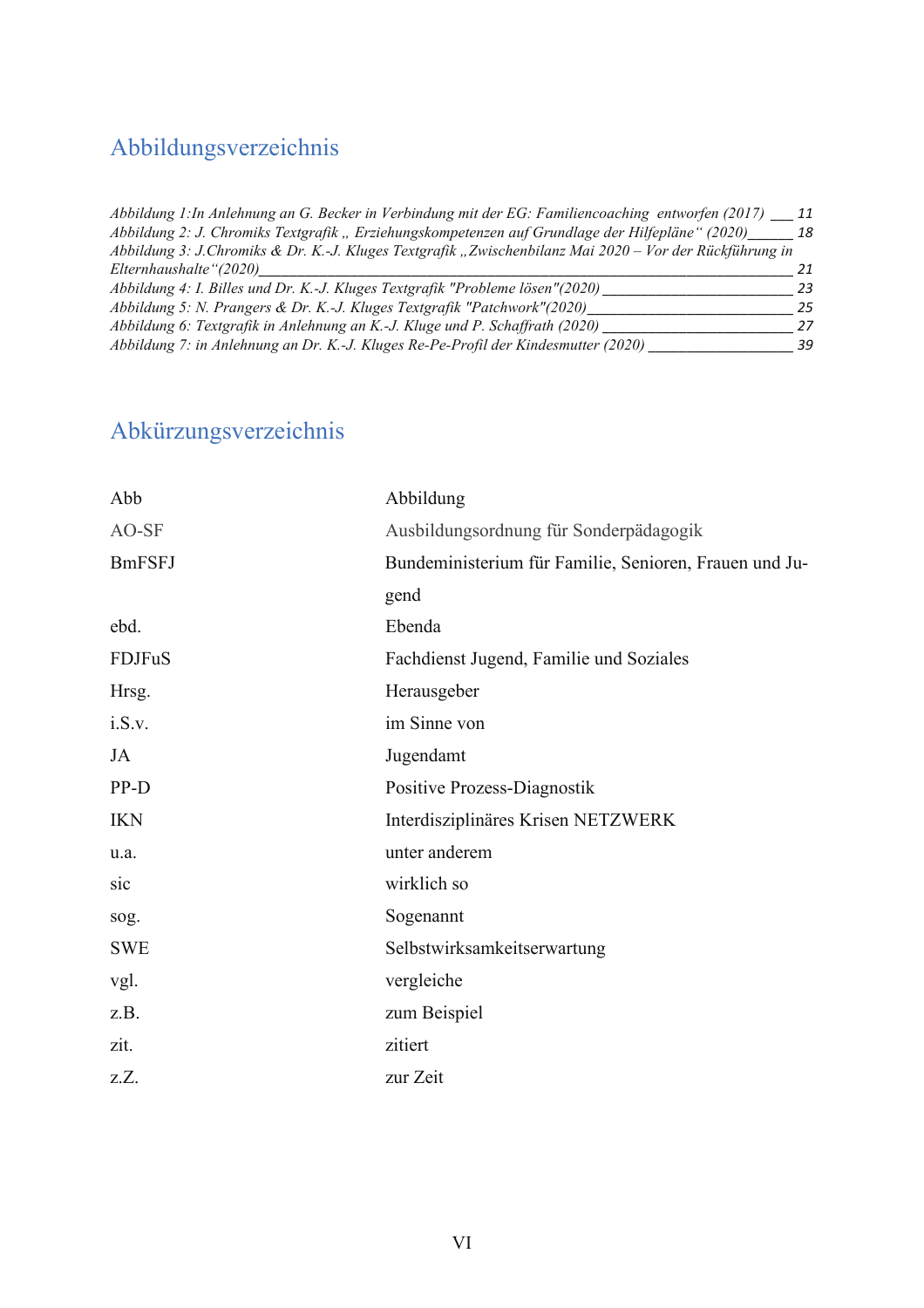# $\bigoplus$ "PP-D blickt auf das Hier & Jetzt der Sonnenseite & respektiert die Vergangenheit."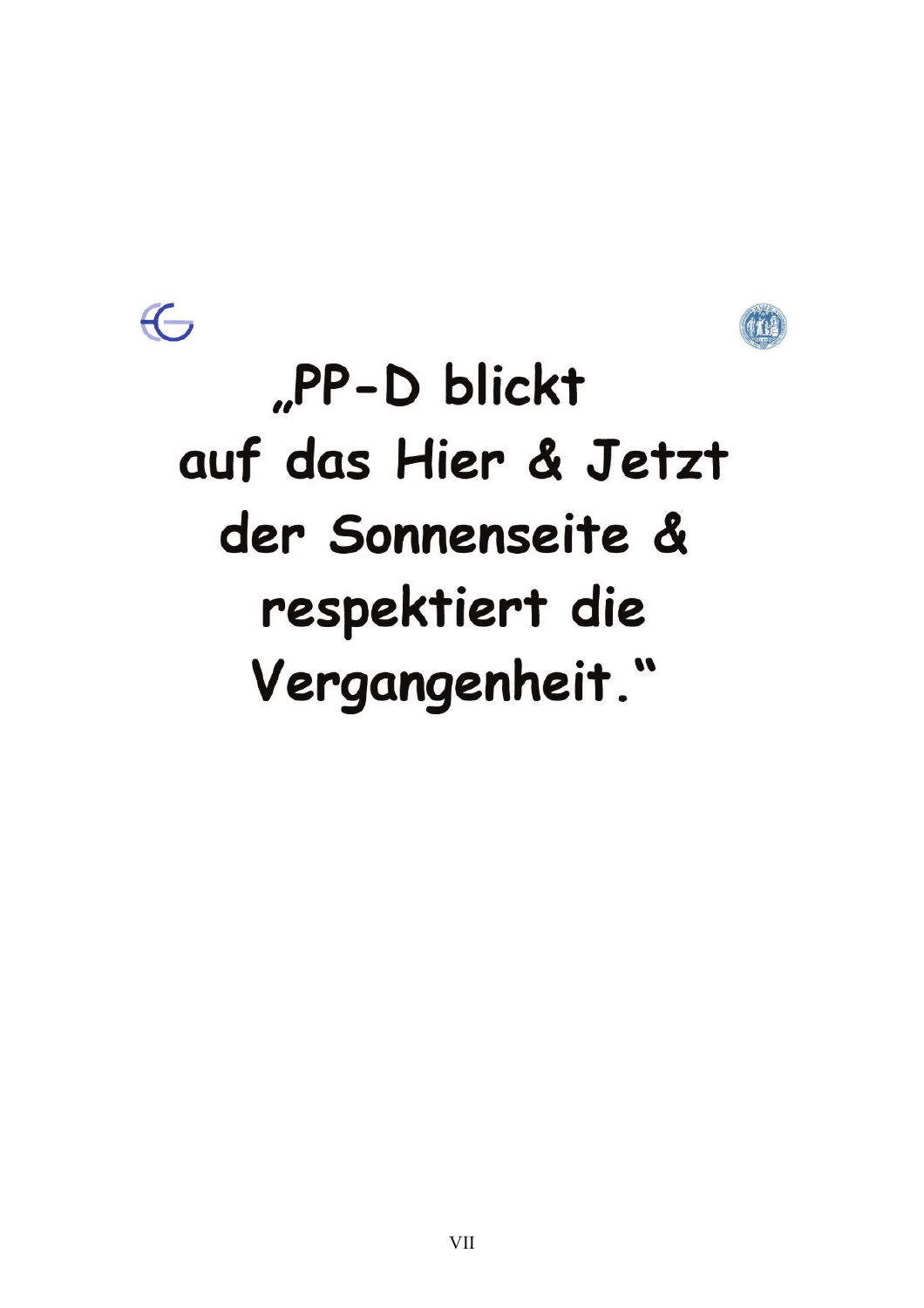## **Eskalations-Story**

## "When you focus on the good, the good gets better" **Abraham Hicks**

#### Oder:

## "Der einzige Mist, auf dem nichts wächst, ist der Pessimist" **Theodor Heuss**

Nach der Trennung seiner Eltern, entscheidet sich der damals elfjährige <Phil> bei seinem Vater zu leben. In dieser Zeit wird er drogenabhängig. Sein Gesundheitszustand ist als heute Vierzehniähriger durch Drogenkonsum gefährdet. Amphetamin, MDMA und einmalig Kokain. Er wird erneut Beschuldigter polizeilicher Vorgänge, u. a. Gewalt gegen Personen, Bedrohung und Sachbeschädigung. Die Schulnoten des Jugendlichen tendieren zunehmend in Richtung mangelhaft, bis er schließlich gar nicht mehr die Schule besucht. Er flüchtet aus dem Haushalt des Vaters und wird durch die Polizei des Kreises aufgegriffen.

Wie konnte es so weit kommen? Was bewegt einen Vierzehnjährigen dazu, Drogen zu nehmen und wie kann dem Jugendlichen pädagogisch geholfen werden, Konflikte persönlich und gesellschaftlich in Übereinstimmung zu lösen?

Seine getrenntlebenden Eltern zeigen sich uneinig über "erzieherische Maßnahmen" und über Perspektiven aus der Familien-Krise zu kommen. Während der Vater seinem Sohn Freiheiten gewährt, ihm das gesamte "Kindergeld" seines Arbeitgebers als "Taschengeld" auszahlt und "in die Rolle eines Freundes" taucht, hält seine Mutter an "klaren Strukturen und Prinzipien der Erziehung" fest und versucht ihrem Sohn klar formulierte Grenzen aufzuzeigen. Nach mehrfach durchgeführten Tests auf Drogenkonsum mit positivem Ergebnis, strebt diese danach, den Konsum ihres Sohnes durch Drogentests kontrollieren zu lassen. sodass der Jugendliche zukünftig fähig würde, frei von Drogen zu leben. Die Konfliktsituation zwischen den Eltern belastet die getrenntlebende Familie. Die Eltern streiten über eine geeignete Möglichkeit, ihrem Sohn nachhaltig zu lieben und zu helfen. Der Beziehungskonflikt zwischen den beiden Elternpersonen rückt zunehmend in den Beziehungsvordergrund, während <Phils> Schwierigkeiten sowie mögliche Lösungsansätze für ein Verringern seiner Probleme in den Hintergrund geraten. Derselbe Jugendliche bleibt trotz elterlicher Sorge und Wohlwollens alleine und lernt nicht, mit seinen Problemen lebenserhaltend umzugehen. <Phil> fühlt sich durch die offensive Kommunikationsart seiner Mutter unter Druck und entzieht sich dieser zunehmend. Er verweigert den Besuchskontakt mit ihr und zieht sich zum Vater zurück. Der Jugendliche fühlt sich durch vorgetragene Vorwürfe und Anschuldigungen von Seiten seiner Mutter bedrängt und missverstanden. <Phil> äußert den Wunsch, unter diesen Umständen dauerhaft bei seinem Vater zu leben. Die Kindesmutter leidet unter dem Verzicht auf ihren Sohn und dem eingeschränkten Kontakt. Sie sieht sich nicht nur mit den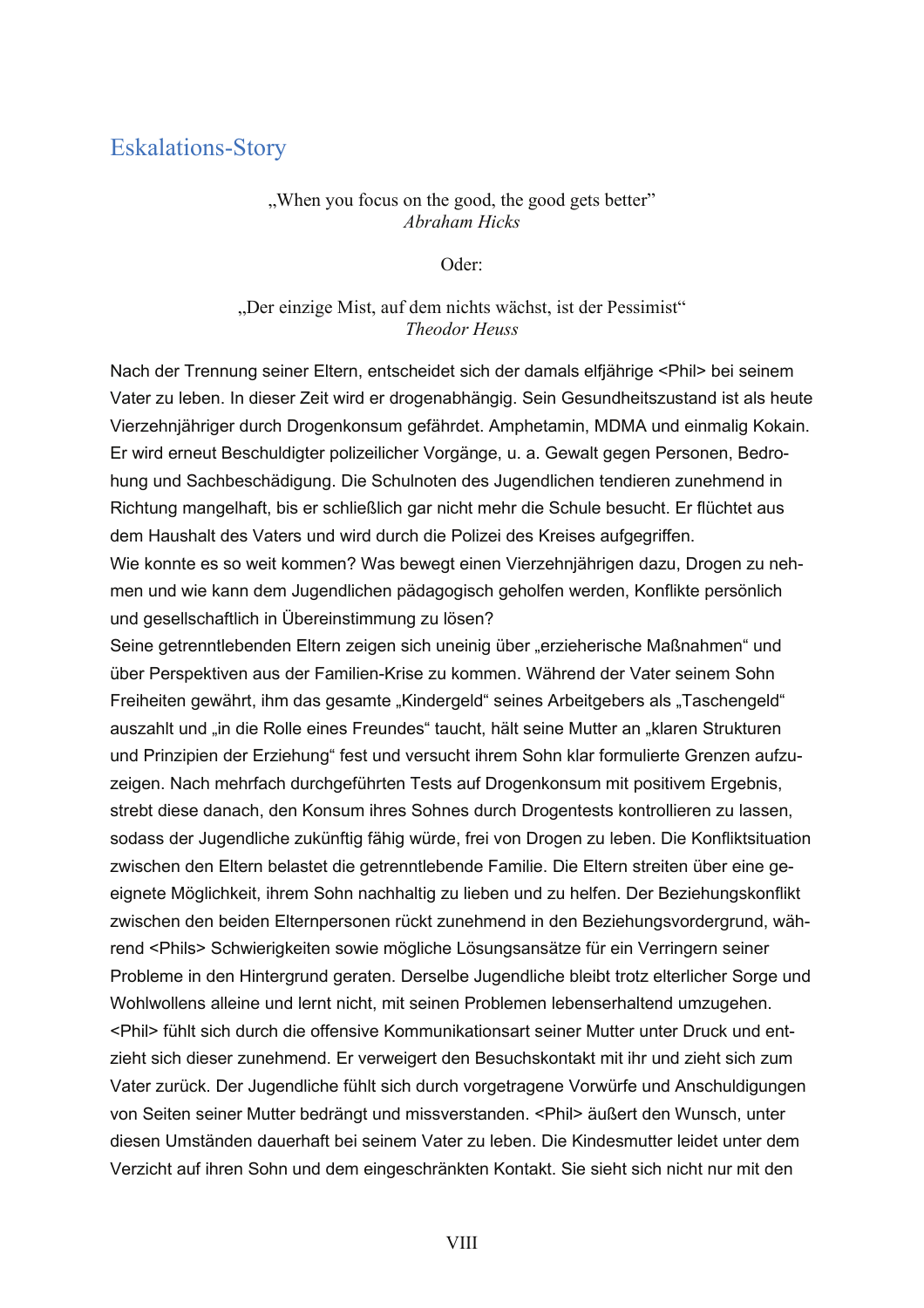innerfamiliären Konflikten dauerhaft konfrontiert, sondern wirft sich auch den Drogenkonsum ihres Sohnes und das Entstehen der Familienkrise vor. Selbstvorwürfe und Schuldgefühle nagen an ihrem Mutter-Sein.

Welche Wege führen aus dieser Familienkrise? Statt den Fokus auf das zu richten, was in der Vergangenheit "schiefgelaufen" ist und vermutlich zur Familienkrise führte, wollen alle Beteiligte Lösungsansätze finden, inklusive das zuständige Jugendamt (JA). Das Erwerben von Eltern- und Erziehungskompetenzen, Stärken und Ressourcen jeder Familienperson kann in den Augen der Lesenden zum Klären des familiären Konflikts beitragen. Mit einem positiven Blick auf die erziehenwollenden Eltern und auf den Jugendlichen selbst entstehen Chancen auf eine kompetenzorientierte Haltung und Wirkung der Eltern und ein Bestärken ihrer Ressourcen sowie ihrer Selbstwirksamkeit als Erziehungspersonen.

Das Erlernen einer kompetenzorientierten Haltung erweckt das Interesse des Diagnostikers (PP-D) in zweierlei Kontexten: Zum einen in Bezug auf die Sicht eines Diagnostikers auf die erziehenwollenden Eltern und zum anderen in Bezug auf die Sicht der erziehenden Eltern auf ihren Jungen. Diese Thematik griff der Diagnostiker auf, weil derselbe im Sinne der Personengruppe hoch interessiert ist, was entsteht, wenn das erziehen-müssende Elternpaar durch eine "Positive-Prozess Diagnostik angeleitet begleitet wird. Derselbe fragte sich: Welche Möglichkeiten ein positiv denkender Diagnostiker diesen Eltern in akuten familiären Krisensituationen bereitstellt und einüben lässt. Es gilt als wissenschaftlich unbestritten, dass der Einfluss der Eltern maßgebend für die Entwicklung der kindlichen Persönlichkeit wird und bleibt. Ihre gelebten Werte, Normen und Einstellungen gelten als entscheidend dafür wie Kinder ihre Welt und sich selbst wahrnehmen und dementsprechend zu handeln lernen. Eltern sind vorgeburtlich und danach das Vorbild – "so oder so" Kinder übernehmen bewusst und unbewusst deren Eigenschaften, Einstellungen und Verhalten. Jedes Kind lernt zum gegenseitigen Umgang am Modell. Das erste Modell, dem sie nachahmen, sind die Bezugspersonen ihrer Kindheit. Aufgabe von Eltern und anderer ist ein entwicklungs- sowie talent- und personförderliches Umfeld für Kinder zu schaffen, indem diese deren Ressourcen entdecken und "ausbauen". Jedem Kind muss beispielsweise ein Umfeld angeboten werden, in dem es sich körperlich und motorisch ausprobieren darf, um Fähigkeiten in diesem Bereich zu erlernen. Was passiert, wenn Eltern ihr Kind nicht in dessen Stärken bzw. Ressourcen wahrnehmen, sondern in erster Linie über dessen (vermeintliche) Schwächen und Mängel? Diese Frage stellte sich der Autor nach Gesprächen mit Eltern, in denen sich diese durch "Anzeige" ihres Kindes vor anderen Erwachsenen präsentieren. Manche Eltern konfrontierten ihre Kinder erregt mit Vorwürfen in Bezug auf unerwünschte und bindungslösende Verhaltensweisen, in der Hoffnung, diese würden daraufhin von ihren Kindern umgesetzt. In der Vergangenheit an einer Förderschule begegnete der Autor Erziehende, die ihr Kind vorzugsweise "defizitär" wahrnahmen und vor anderen als solches darstellen: "<Phil> ist immer so unruhig, er kann kaum stillsitzen" oder "Ich muss Elisa immer alles dreimal sagen – nie hört sie zu! Sie ist sehr unaufmerksam". Nicht nur, dass diese Beispiele Pauschalisierungen enthalten,

IX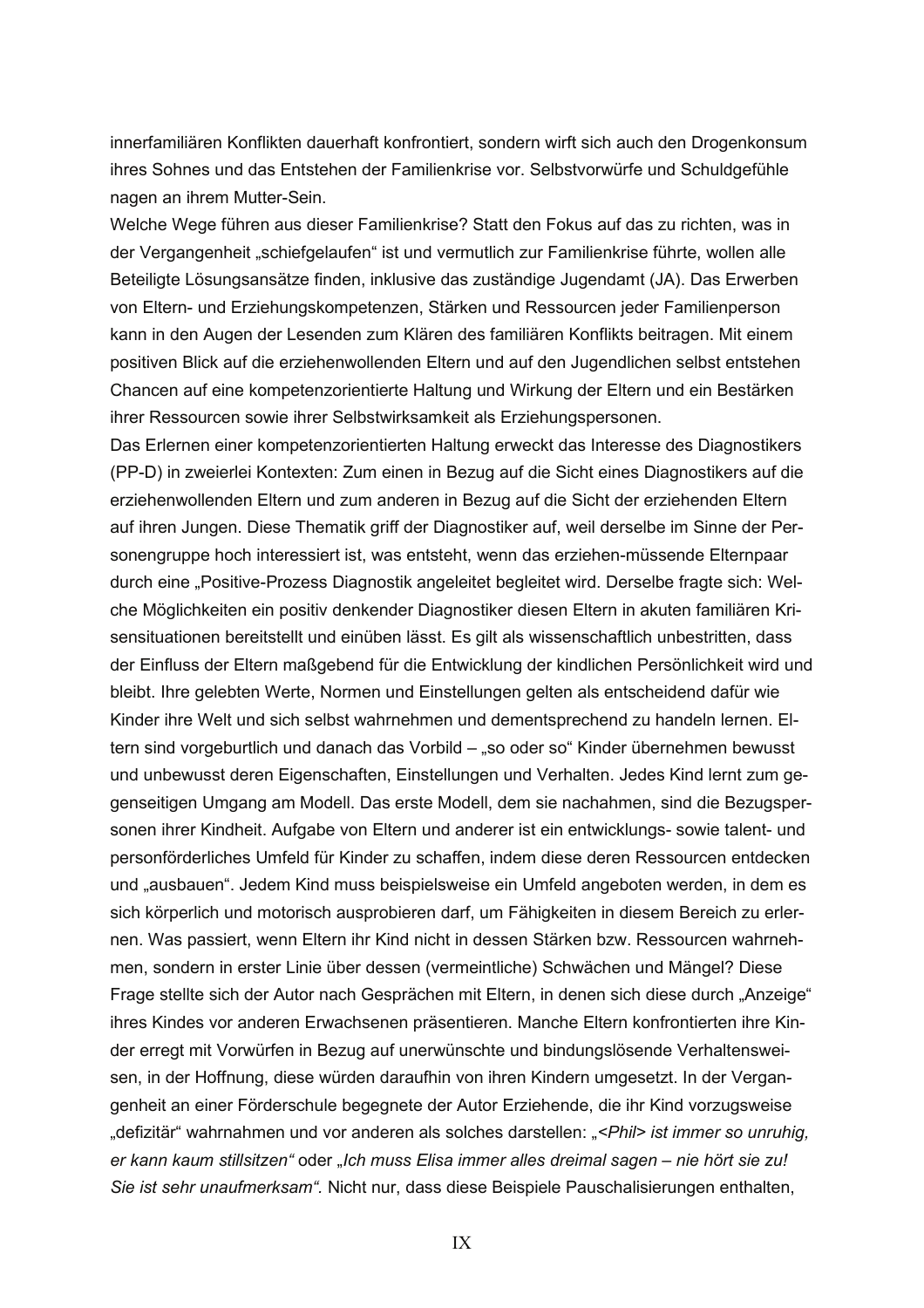die den Handelnden unerwünschte, stigmatisierende Merkmale und Eigenschaften zuschreiben, sie zeigen viel mehr wie sich die Aufmerksamkeit der Erziehenden primär auf die unerwünschten Aspekte eines Kindesverhaltens richtet. Kinder übernehmen Pauschalisierungen bewusst oder unbewusst. Werden diese immer wieder als "unruhig" bewertet, finden sie sich im Laufe der Zeit mit diesen Zuschreibungen ab und identifizieren sich mit diesen. Andere lehnen sich gegen diese Qualität an Zuschreibungen auf und protestieren durch verstärktes Verhalten in diesem Bereich oder durch ein Verhalten, das sich am anderen Extrem orientiert. Denkbar wäre im Beispiel von <Phil> auch, dass dieser ein ruhiges, introvertiertes Auftreten entwickelt, um durch sein Verhalten nicht aufzufallen und der Zuschreibung "unruhig" entgegenzusteuern. Je öfter Eltern Kindern anzeigen bzw. erregt sagen diese wären so und so, desto eher übernehmen fügen sie sich in dieses ihnen zugeschriebene Bild, erfüllen die Erwartungen anderer und bestätigen ein "aufgedrücktes Stigma" wie unerziehbar. Um beim Beispiel von <Phil> zu bleiben: An <Phil> wird vermutlich vermehrt unruhiges Verhalten erkennbar. Dabei wird er sich eventuell denken "Nun ja, ich BIN eben unruhig". Ein Verstärken von Beruhigung wäre eine logische Konseguenz der Erwartungshaltung und Zuschreibung seiner Eltern. Je länger und intensiver <Phil> diese Zuschreibung "gespiegelt" wird, desto nachhaltiger wird sich dessen Verhalten festigen, bis er es schließlich als einen Teil seines Charakters annimmt. Was hier im Kleinen mittels einer Zuschreibung wie "unruhig" anfängt, könnte sich durch die Diagnostik von Förderschwerpunkten und Störungsbildern zuspitzen. Im sonder- und heilpädagogischen Arbeitsfeld kommen Entwicklungs-, Intelligenz-, Leistungstests sowie Verfahren zur Verhaltens- und Psychodiagnostik zum Einsatz (vgl. B. Gasteiger-Klicpera, H. Julius & C. Klicpera 2008, 159). Diese Verfahren geben vor zu erfassen in welchen Bereichen ein Kind Förderbedarf aufweist. Was zur positiven Veränderung und letztlich zum Verstehen kindlichen Verhaltens beitragen sollte, führt unbeabsichtigt zum Konfrontieren der Kinder und Eltern mit der Entwicklungsnorm. Wenn bei <Phil> eine geringe Konzentrationsspanne als ein Ergebnis sonderpädagogischer Verfahren herauskäme, würde sich sowohl der Sohn als auch die erziehenden Personen wahrscheinlich fragen, wo die Ursache der "Störung" liegt? Erziehende Eltern und deren Kinder kommen auf diese Weise zu dem Vor-Urteil, dass ihr Kind "anders" sei, vielleicht sogar "nicht gut genug". Heraus kommt also das, was von der Norm abweicht. Defizitorientierte Diagnostik, die primär negativ bzw. abweichende Verhaltensweisen eines Kindes "ermittelt" und vorlegt, prägt danach sehr wahrscheinlich die Einstellung der Erziehenden und Lehrenden. Diese äußert sich durch ein Wahrnehmen ermittelten Verhaltens des Kindes und die damit verbundenen, festgelegten Zuschreibungen. Wie der sog. "Teufelskreis", der aus einer nicht endenden Folge einander bedingender Ereignisse besteht. Um einen derartig angelegten Kreislauf "zu durchbrechen" bzw. zu umgehen und für Eltern und Kinder erneut beziehungsförderlich zu gestalten, könnte ein Zurückkommen auf das Entstehen i.S.v. "Ursprung des Kreislaufs" hilfreich werden: Das Wahrnehmen der Erziehenden bzw. der Fokus der Erziehenden. Denn das Wahrnehmen der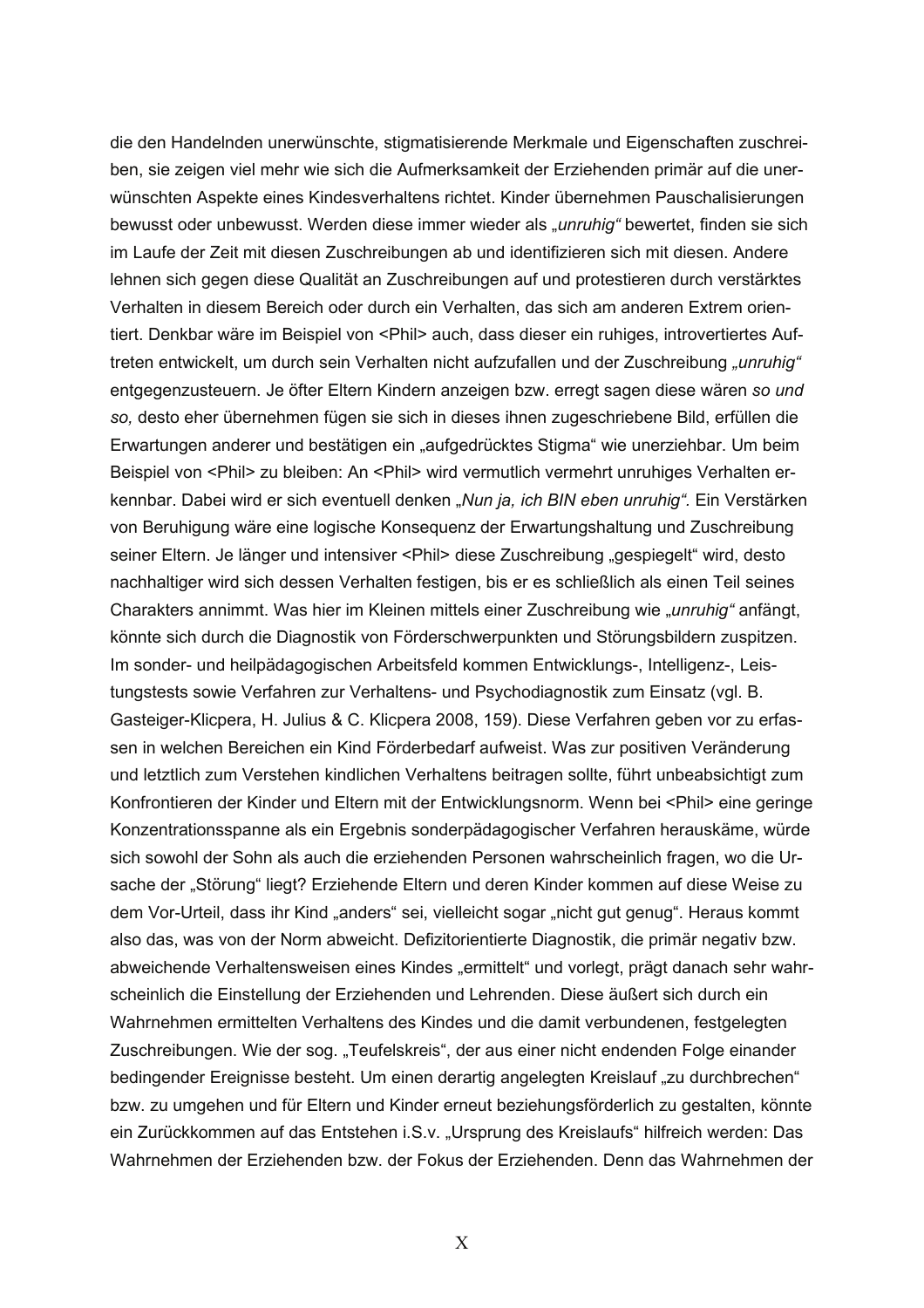Erziehenden beeinflusst das Verhalten der zu diagnostizierenden Kinder maßgeblich. Richten Eltern Aufmerksamkeit primär auf das Entdecken und Verstehen erwünschten emotionalprosozial-fördernden Verhaltens und Ressourcen ihrer Kinder, verstärken sich diese "beinahe von selbst" zunehmend. Heranwachsende in dieser Beziehungsqualität identifizieren sich mit den zugeschriebenen Qualitäten, bestätigen bevorzugt die positiven Erwartungen ihrer Erwachsenen und erhalten die Möglichkeit, positiv auf schon Positivem aufzubauen. Das Verhalten von <Phil> könnte anstelle von unruhig auch als agil, energiegeladen, schwungvoll oder bewegt gewertet und dann beschrieben werden. K.-J. Kluge spricht stets von "reaktiven Verhalten", das zwischen zwei Personen zu Stande kommt. Die eine Person reagiert auf die Andere. In dieser unerwünschten, im Bedürfnis unerfüllten Situation ist es nicht das Verhalten des Kindes allein, das "falsch" genannt wird, sondern vielmehr die Reaktionen von zwei bedürfnisunerfüllten Personen gegebenen Umstände bzw. die gesellschaftlichen Normen, die dieses Verhalten als "unangemessen", d.h. "erwartungswidrig" (K- J Kluge) interpretieren. Der PP-Diagnostiker schrieb in einer E-Mail während eines Workshops an die Teilnehmenden: "Wer emotional-prosozial fördern will, muss benennen und respektieren, was sein Gegenüber an Gefühlen bzw. an unerfüllten Gefühlen erlebt" (K.-J. Kluge 25.11.2019). Daraus folgt, dass der Diagnostizierende die (un-)erfüllten Gefühle der erziehenden Eltern benennen und respektieren muss. Diese wiederum sind dann dazu fähig, ihr Kind emotional-prosozial zu fördern, wenn sie dessen Gefühle benennen und respektieren (können). Positives Wahrnehmen und sich Einstellen gegenüber Kindern und Erwachsenen gelten als elementar, für ein entwicklungsförderndes Umfeld. Kinder spiegeln die Erwartungshaltung ihrer Eltern wider: Sind diese bestärkend, positiv und optimistisch angelegt, wirkt sich dieses ebenso auf die Entwicklung der Kinder aus. Robert King Merton spricht von einer "self fulfilling prophecy", der selbsterfüllenden Vorhersage. Mit seiner Theorie erklärt er eine unbewusst ablaufende Verhaltensänderung bzw. -steuerung, in der sich eine Erwartung tatsächlich erfüllt. In Bezug auf <Phil> passt sich der Junge der Erwartung seiner Mutter an "unruhig" zu sein und erfüllt deren Erwartung. In einem Experiment übergaben Robert Rosenthal und Leonore Jacobson einem Lehrenden eine ihm unbekannte Schulklasse (vgl. R. Rosenthal & L. Jacobson 1966, 115ff). Mit einer willkürlich fiktiven Vorbewertung der Schüler\*innen stellten die Versuchsleiter eine Verbesserung in Richtung der Erwartungen des Lehrenden fest (Rosenthal-Effekt). So setzen Erziehende durch eine bestärkend, positiv und optimistische Haltung gegenüber Kindern die beste Grundlage für ein selbstbestimmtes und glückliches Leben (Kühn, T. & Petcov, R. 2008). Die Experten erfahren aus Gesprächen mit Eltern von Kindern mit Förderbedarf, dass insbesondere diese im privaten und schulischen Alltag immer wieder mit abweichenden Verhaltensweisen ihrer Kinder konfrontiert würden. Soziale Normen, innerhalb der Gesellschaft, wie die des "ruhigen Kindes", das schweigt, während die Erwachsenen sprechen, geben Strukturen und Erwartungen vor, deren Kinder mit Förderbedarf oft nicht gerecht werden. <Phil> beispielsweise wird dieser Erwartung vermutlich nicht gerecht werden können und somit durch sein Verhalten auffallen. Gedacht ist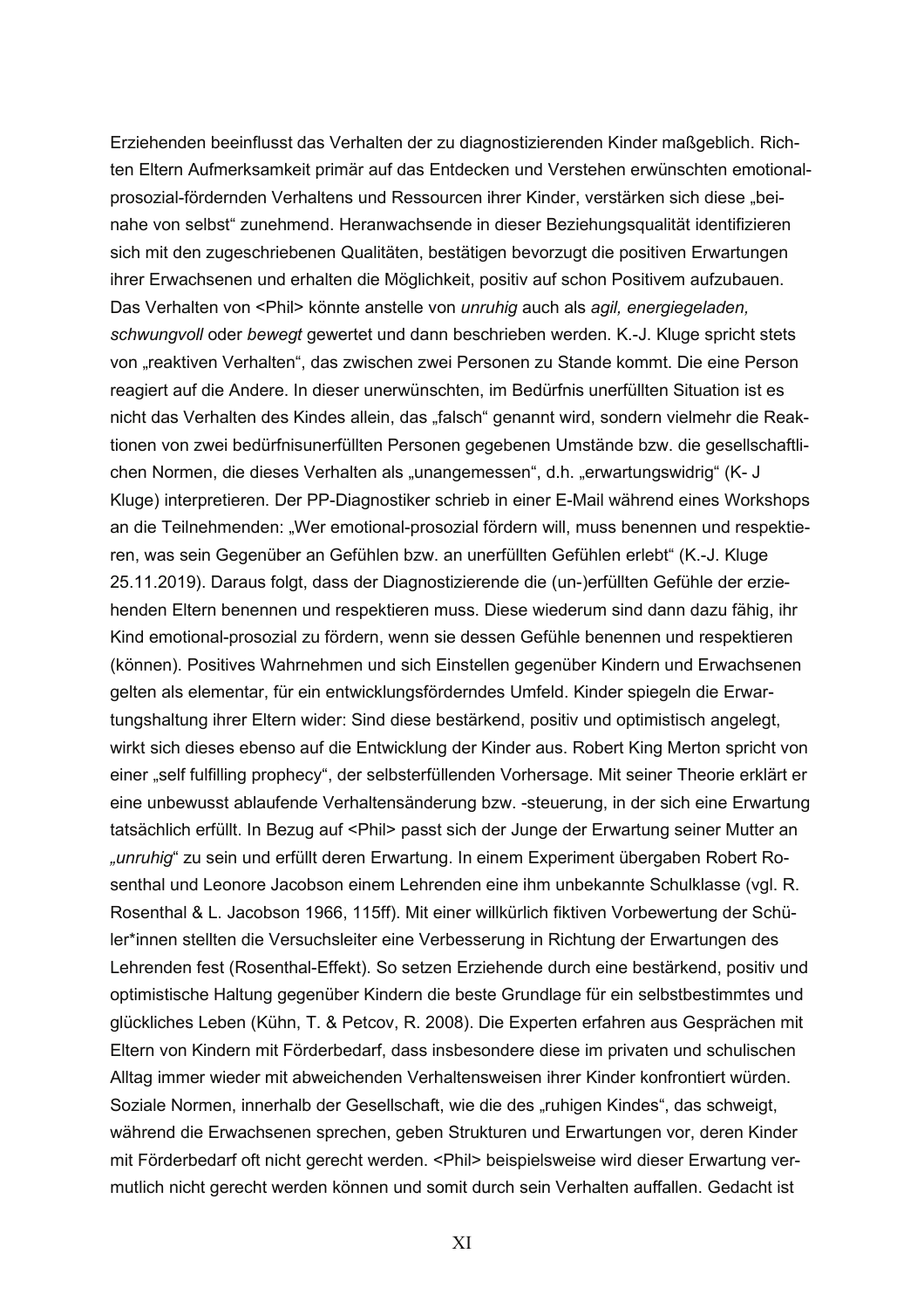an die gängige Rhythmisierung im deutschen Schulalltag, in der sechsjährige Kinder 45 Minuten "am Stück" stillsitzen (müssen). Eine Herausforderung, die Kinder mit (und ohne) Förderbedarf an ihre Grenzen bringt. Das Resultat sind beeinträchtige Lernende, die durch Verhalten anderer "auffällig" werden. Dieses weicht zwangsläufig von den festgelegten Strukturen, wie beispielsweise die zeitliche Strukturierung und Normen, wie Lernende die still auf ihren Plätzen sitzen, ab. Kinder werden primär durch das von der Norm abweichende Verhalten wahrgenommen und negativ beschreibende Zuschreibungen, wie "unruhig" oder "zu laut" "festgelegt" – von beispielsweise Erwachsenen, Mitschüler\*innen, Lehrenden, Nachbar\*innen. Dieser Vorgang des Zuordnens von außen in gesellschaftlich-pädaogisch-psychologische Kategorien wird von E. Goffmann als Stigmatisieren beschrieben bzw. bewertet und führt durch Zuschreiben von Merkmalen und Eigenschaften zum Diskreditierten und Diskriminierten (vlg. E. Goffmann 1975, 5). Dabei ist ein Stigma sowohl eine "unerwünschte Andersheit" gegenüber dem, was erwartet wird, als auch Beispiel zwischen "virtualer sozialer Identität" und "aktualer sozialer Identität" (vgl. E. Goffman 1975, 4). Experten beobachten diesen Prozess in vielen Familien im schulischen Umfeld. Erziehungspersonen schafften es kaum "gegenzusteuern" und Kindern die Chance einzuräumen, sich selbst positiv wahrzunehmen. Die sog. "Sonderpädagogische Diagnostik", die Sonderpädagog\*innen erlernen mussten, trägt bevorzugt zur defizitorientierten Sichtweise der Diagnostizierenden bei, da sie auf dem Feststellen von dem, was von der Norm abweicht, basiert. In Form von Intelligenz-, Beziehungs-, und Persönlichkeits- sowie Leistungstests zum Feststellen eines Förderbedarfs wird dann das Abweichen von der Norm errechnet und die Aufmerksamkeit überwiegend auf das errechnete Negative gerichtet. Es braucht Unterstützungsmöglichkeiten für Familien, Positives in den Kindern zu entdecken und deren Aufmerksamkeit ressourcenorientiert auszurichten. Oder wie Tony Robbins, ein amerikanischer Motivationstrainer, sagt: "Energy flows where attention goes". Also: "Das, worauf wir unsere Aufmerksamkeit richten, wird größer". Richtet jeder seine Aufmerksamkeit auf die Stärken und Ressourcen eines Kindes, kann es diese ausbauen und entfalten. Eine positiv ausgerichtete Diagnostik würde es möglich machen, Positives zu entdecken und aufzubauen, statt Negatives zu "entlarven". Es müssen also andere Wege des Diagnostizierens gegangen werden, die anstelle eines herkömmlich defizitorientierten Diagnostizierens steht. Mit dem Ziel, jeder Elternperson und jedem Kind eine personengerechte und bedeutungsfüllende Entwicklung zu ermöglichen, wird in dieser Studie ein erstes Erproben einer solchen Diagnostik vor- und dargestellt.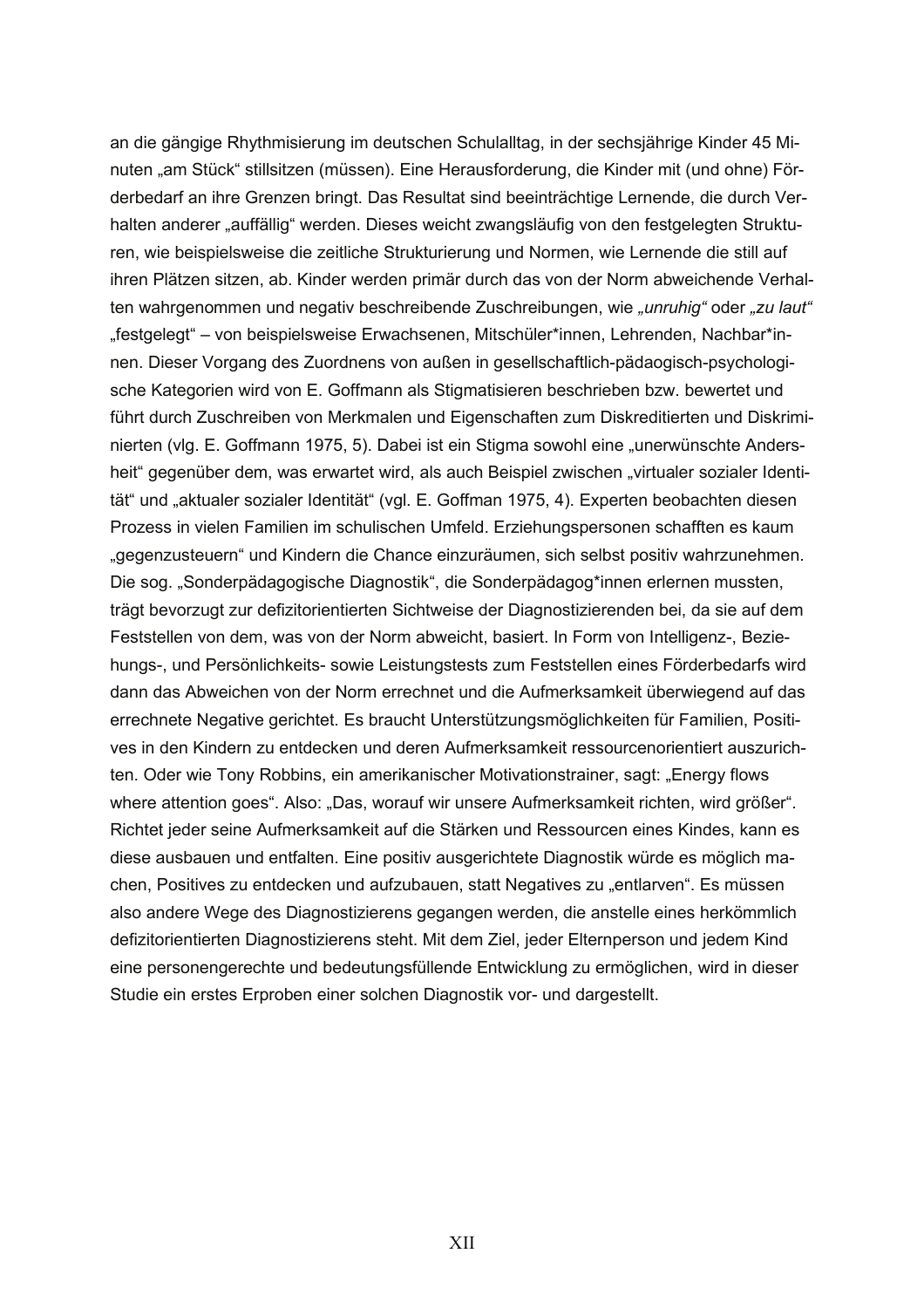# 1. Einleitung oder: PP-D macht's möglich

Diese "Einzelfall-Studie" beabsichtigt Prozess und Ergebnisse der "Positiven Prozess-Diagnostik" (PP-D) vorzustellen und mitzuvollziehen. Als Medium einer beabsichtigten positiv und ressourcenorientierten Diagnostik werden die Ergebnisse im Versuch eines ressourcen-personenzentrierten Vorgehens in einer Studie vorgestellt. Dieser Versuch besteht im Anwenden der PP-D und in einem Darstellen dieser. Mit Hilfe einer angewandten PP-D und im Rahmen eines "Interdisziplinären Krisen Netzwerk" (IKN) wurden Eltern "aufgefangen", gestärkt, orientiert und trainiert, ihre erzieherischen Ressourcen zu entdecken bzw. zu erkennen und mehr eine jugendförderliche Eltern-Kind Beziehung umzusetzen. Die PP-D scheint ein Weg der Diagnostik zu sein, deren Anwenden erstmals fachwissenschaftlich dokumentiert werden. Die dort versuchsorientierte PP-D am Beispiel der Familie des Vierzehniährigen <Phil> zeigt, ob die Elternposition und die familiären Beziehungsstrukturen durch die PP-D Hinweise für Ressourcen der getrenntlebenden Kindeseltern und des "Pflegevaters in spe" aufzeigen. Diese Zielvorgabe, zwischen Jugendamt und Eltern vereinbart die Ausgangslage des Bemühens sowie den multidisziplinaren Bezugsrahmen der PP-D. Den Bezugsrahmen der PP-D bildet die Ressourcen- bzw. Interaktionsdiagnostik, die als Grundlage zum Entdecken von Elternpotential i.S.v. Erziehungskompetenz und Beziehungsfähigkeit dienen will. Die angestrebte PP-D basiert auf den Grundwerten und Erkenntnissen der Humanistischen Psychologie, der Erziehungspsychologie, E-Pädagogik (Emotional-prosozial-fördernde Pädagogik) und der Positiven Psychologie. Vorgestellt wird außerdem das Evaluationsdesign wie Einzelfallstudie dieser. Außerdem wird das Vorgehen des Diagnostikers chronologisch dokumentiert, d.h. in Form der Darstellung des Ablaufs begleitet und zugleich kritisch befragt. Spezifischer wird dargestellt was der Diagnostikers den Kindeseltern vorlegt und was diese daraufhin antworten und u.a. wie bereitwillig diese reagieren. Die Ergebnisse der Studie dienen dazu bewusst zu machen und zu klären, was aus dieser Studie als sinnvoll und familienpädagogisch gewinnbringend hervorgeht. Ihr Ziel bleibt Elternpotential bzw. pädagogisches Beziehungspotential "ans Licht" zu bringen und "positiv-psychologisch" pädagogisch zu analysieren, wie die Elternpositionen sich stärken und sich familiäre Beziehungsstrukturen "kindzentriert" verbessern lassen könnten. Der Vorteil diesen Prozess auf diese Art und Weise zu begleiten und die Ergebnisse vorzustellen liegt darin, den Diagnostiker als Lehrender und Ausbilder kennen zu lernen. Auf diese Weise wird nicht nur dessen Haltung bekannt, sondern auch dessen Grundannahmen und die Wirkung seines "Auftretens", um mit jedem "personalisiert" zu Kommunizieren.

### 1.1 Ausgangslage

Der Beauftragte wurde im Januar 2020 auf Anfrage eines Jugendamtes im Rheinland für das Jugend- und Elternproblem <Phil> angefragt und "bestellt". Laut Hilfeplan des Fachdienstes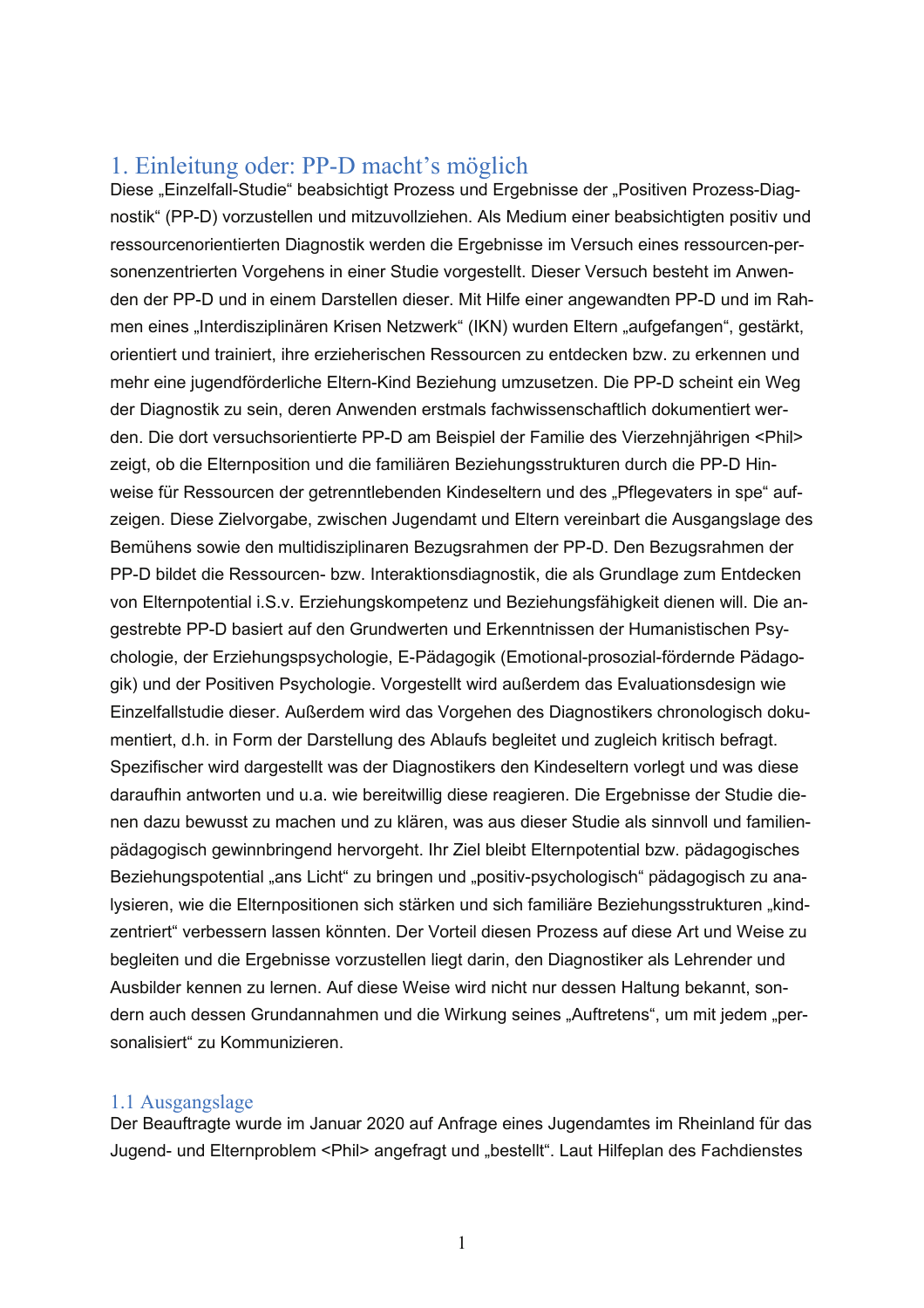Jugend, Familie und Soziales derselben Stadt (FDJFuS) startet die nach § 35 Intensive sozialpädagogische Einzelbetreuung gemäß § 36 SGB VIII bereits am 18.12.2019. Diese wird in der Regel Jugendlichen gewährt, "die einer intensiven Unterstützung zur sozialen Integration und zu einer eigenverantwortlichen Lebensführung bedürfen". In einem Hilfeplangespräch (HPG) am 28.01.2020 in Teilnahme der Kindesmutter und des Kindesvaters, <Phil> (Kind), Hr. NN (Erziehungspfleger), Hr. NN und Mitwirkenden, Fr. NN (Allgemeiner Sozial Dienst) wird auf die fachliche Einschätzung der PP-D zur Stärkung der Elternposition von K.-J. Kluges zurückgegriffen. In Kooperation mit den Eltern schätzt der PP-D Diagnostiker Ressourcen und eventuelle Unterstützungsbedarfe der Eltern fachlich ein, um Ideen und "Maßnahmen" zur Hilfe der (zu) erziehenden Eltern gemeinsam zu planen (FDJFuS April 2020, 3). Die PP-D dient außerdem als Grundlage zur Unterstützung der Befähigung zur Erziehung. Der PP-D Begründer rief vor fünf Jahren das IKN (Interdisziplinäres Krisen-Netzwerk) ins Leben, um die hohe Professionalität aller Humanwissenschaften und der Sozialpädagogik zusammenzuführen und zum Kindeswohl das Recht der Eltern zur Erziehung sicherzustellen. Er fokussiert in seiner Lehr- und Trainingstätigkeit bei zukünftigen in Supervision, Lehrerausund -fortbildung und in der "Eltern Uni Köln" besonders ein Herausbilden von humanwissenschaftlich fundierten Beziehungs- und Handlungskompetenzen sowie ein Befähigen zum Management komplexer Situationen d.h. in seinen Worten eine "personalisierte Kommunikation und Begleitung". Sein Trainings- und Ausbildungskonzept umfasst persönlichkeitsreflektierende und -bildende Elemente, Beziehungsdiagnostik und pädagogisch relevante psychofördernde Verfahren. Als Gutachter bei Amtsgerichten und Oberlandesgerichten in "Familiensachen" setzt sich derselbe für das Recht der Elternpersonen ein, ihr Kind selbst zu erziehen, indem er familienerziehungs-psychologisch Entwicklungsprozesse Erziehender initiiert und evaluiert. Ein kurzer Einblick in <Phils> familiäre Situation beschreibt die Ausgangslage, mit der die PP-D Diagnostik zu Beginn "konfrontiert" wurde. Die Beschreibung basiert auf schriftlich gefassten Berichten des Hilfskonzepts NN vom 23.12.2019 bis zum 3.04.2020. NN ist eine ambulant arbeitende Organisation, die besonders auf "Jugendliche mit abweichenden emotionalen und sozialen Verhaltensweisen" spezialisiert sein will. Am 01.01.2020 wurde <Phil> durch die Stadtpolizei "aufgegriffen" und dem Hilfskonzept NN zugeführt. Der Jugendliche wird seit dem Hilfebeginn erneut Beschuldigter polizeilicher Vorgänge (Gewalt gegen Personen, Bedrohung, Sachbeschädigung, Verkehrsunfall mit Sachschaden und Flucht, Straftat nach BtMG und geplanter Flucht). <Phil> wird vom Hilfskonzept NN als "haltloser drogenkonsumierender Jugendlicher" charakterisiert, der sich hauptsächlich mit Mitgliedern "einer eher kritisch zu betrachtenden Peer Group aufhält." (NN April 2020). Der Vierzehnjährige bewohnt laut Vermittlung allein ein "Apartment mit Küchenzeile" in einem Hotel. Er befindet sich in Betreuung durch das angeforderte Hilfskonzept und nimmt zusätzlich an einer vom Jugendträger vorgegebenen Tagesstruktur teil. In Schulzeiten wird <Phil> vom "Sicherheitsdienst" zu seiner Realschule gefahren und anschließend in der Hausaufgabenzeit und in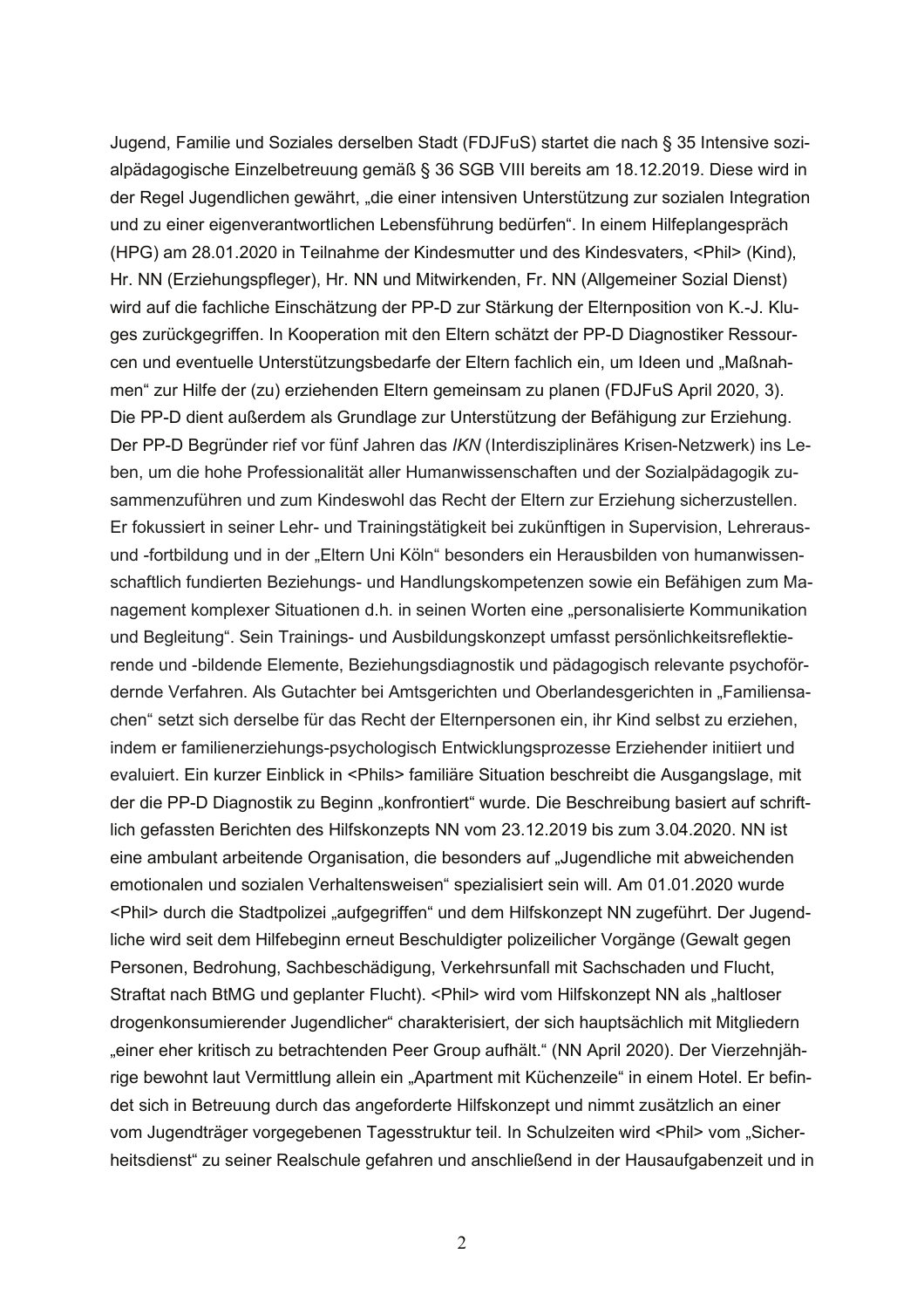Form von sport-/freizeitpädagogischen Maßnahmen "betreut." Die Eltern leben getrennt. Gemeinsam mit dem Jugendlichen wurden anfangs abwechselnd einzelne Tage für den Besuch bei der Kindesmutter oder beim Kindesvater erlaubt und stundenweise durchgeführt. Die regelmäßig stattfindenden Treffen mit den Eltern wurden von einer Fachkraft von NN begleitet und anschließend durch telefonische bzw. persönliche Reflektionsgespräche mit den Eltern zu ergänzen versucht. Der Gesundheitszustand des Vierzehnjährigen gilt durch Drogenkonsum als gefährdet: Drogenschnelltest bestätigen u.a. den Konsum von Amphetamin, MDMA und einmalig Kokain. Eltern und Jugendamt sind in Kenntnis des schädlichen Substanzmissbrauch. Derselbe Jugendliche sollte in Absprache mit den Sorgeberechtigten durch einen Kinder- und Jugendpsychiater u. a. in Form von Testungen und medizinischer Diagnostik begleitet werden – was während der PP-D nicht wahrgenommen wurde. Das Hilfskonzept NN stellt die Einstellung der Kindesmutter als abwehrend dar. Sie wäre "emotional nicht in der Lage, die positiven Entwicklungen und Fortschritte ihres Sohnes zu erkennen." (NN April 2020). Auf Grund ihrer Sorgen und Ängste könne sie den Jugendlichen in der Krisensituation nicht ausreichend unterstützen, wurde behauptet. Die pädagogischen Fachkräfte des Jugendhilfeträgers beschreiben den Kooperationswillen des Kindesvaters als "positiv und bemüht". <Phil> nähme die Unterstützung des Vaters wertschätzend und anerkennend wahr. In der väterlichen Erziehung fehlten laut der Expert\*innen Orientierungspunkte, die zur Lösung des Gesamtproblems beitrugen und so entstehe keine Verbindlichkeit in der Zusammenarbeit zwischen Vater und dem Hilfskonzept. Auch ein Umsetzen pädagogischer "Hinweise" der NN Fachkräfte würden nicht immer 1:1 umgesetzt. Der vermutete Konflikt der Erziehenden beeinflusst <Phils> Entwicklung. Dieselben begründen dessen Verunsicherung. Es scheint, als wäre der Jugendliche Mittelpunkt der Konflikte zwischen Kindesmutter und Kindesvater. Auf der Suche nach einem verlässlichen und konstanten familiären Umfeld wünscht sich <Phil> eine Veränderung der Wohnsituation und möchte sowohl bei seiner Mutter als auch bei seinem Vater leben.

### 1.2 Ziel der Einzelfall-Studie

Ziel dieser Einzelfall-Studie war, das Konzept der PP-D zu erproben, bzw. in Aktion vorzustellen und den Verlauf einer PP-D anzusagen sowie dem Jugendlichen und seinen Eltern humanwissenschaftlich zu dienen. Dieses angelegte noch vorzustellende Konzept stellt zunächst eine Alternative zu bereits praktizierten Beurteilungsdiagnostik dar. Denn z.Z. wird behauptet, die Diagnostik soll sich an Defiziten und Mängeln orientieren (vgl. § 4 Abs. 4 AO-SF). Diese Einzelfall-Studie wird nach dem Begründer zur Anleitung und Inspiration eingesetzt, um ein interdisziplinäres Vorgehen für eine ressourcenorientierte und elternfördernde Diagnostik in einer Brennpunkt-Familie zu versuchen und danach weiterzuentwickeln. Der PP-Diagnostiker bemühte sich um ergänzende bzw. alternative Wege der Diagnostik durch den Einsatz humanwissenschaftlicher Kenntnisse, eigener Berufserfahrungen und mit Hilfe

3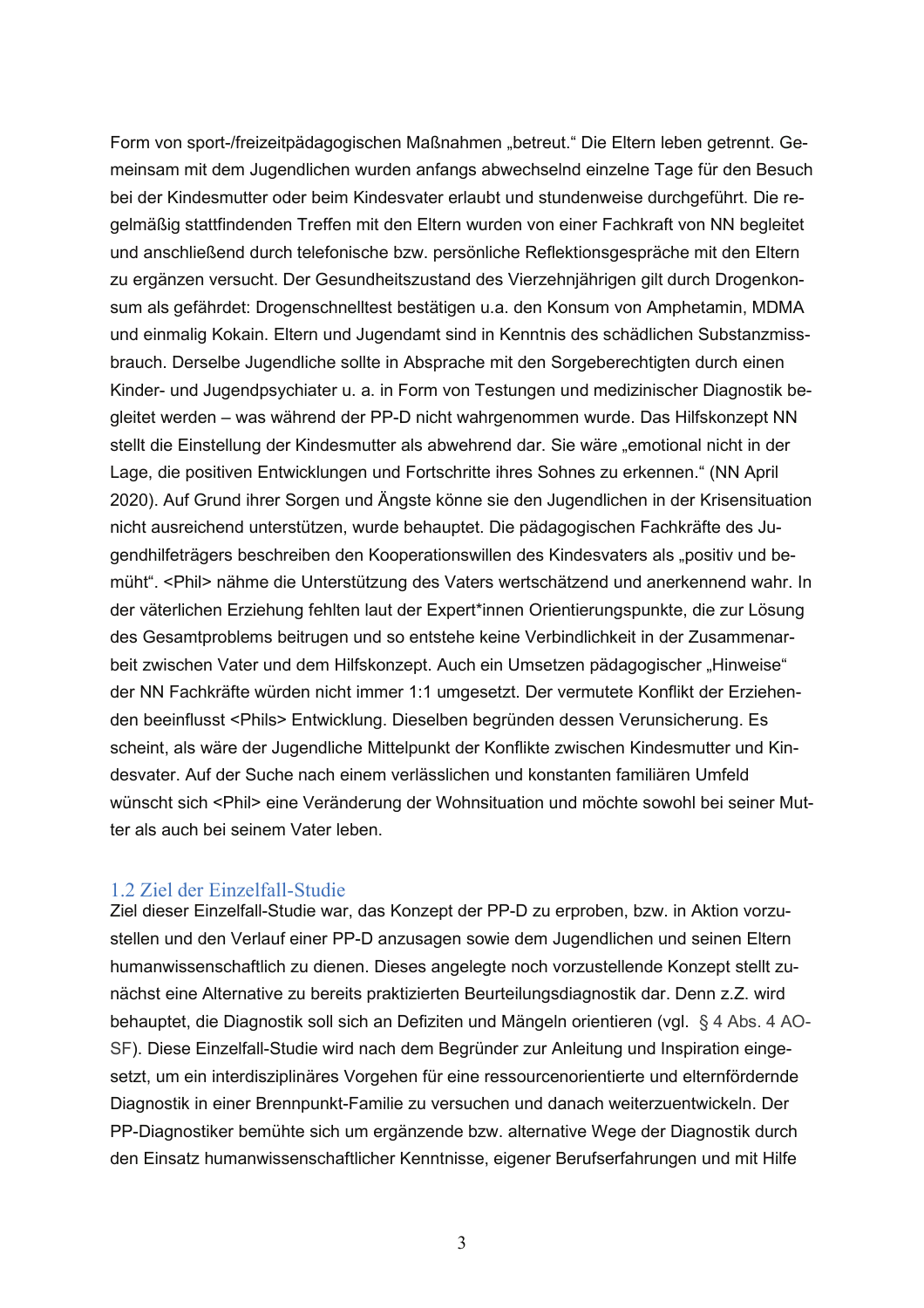Methoden der personzentrierten Haltung und Methoden (vgl. C. Rogers). Der gesamte Prozess wird mit einer "gualitativen Inhaltsanalyse", d.h. es werden inhaltliche Schwerpunkte zur Analyse gewählt, um das vielfältige Datenmaterial überschaubar vor- und darzustellen. Spezifischer wird erstens der Prozess des Diagnostikers analysiert und zweitens die Reaktionen der Erziehenden auf dessen Methoden und Strategien. Überprüft werden die Ergebnisse und angewandten Instrumente sowie das sog. "Experten-Verhalten" des Diagnostikers. Die Möglichkeiten und Grenzen der PP-D verdeutlichen ihre vermutete Eignung zur Entfaltung von reduziertem Elternpotential. Dessen Konzept und dessen Ertrag wird kritisch beleuchtet, um dessen Wert für die Ressourcen-Rückgewinnung von Erziehenden zu überprüfen und fachlich einzuordnen

### 1.3 Aufbau der Studie

In dieser Einzelfallstudie bzw. in dieser PP-D wird unter Beachten der Ausgangslage und den aktuellen innerfamiliären Verhältnissen das zugängliche Material der erprobten PP-D vorgestellt und analysiert. Auf Grundlage des multidisziplinären Bezugsrahmens der PP-D soll einen vorurteilsfreien Lesenden ein Verstehen der Prozesse ermöglicht werden, sodass eine Wirksamkeitsüberprüfung bzw. eine Evaluation erfolgen kann. Nach dieser werden die Ergebnisse offengelegt und diskutiert. Im Versuch die Auftragsfrage zu beantworten, werden die Ergebnisse kritisch betrachtet und ein Ausblick auf offene Fragestellungen und Aspekte gegeben.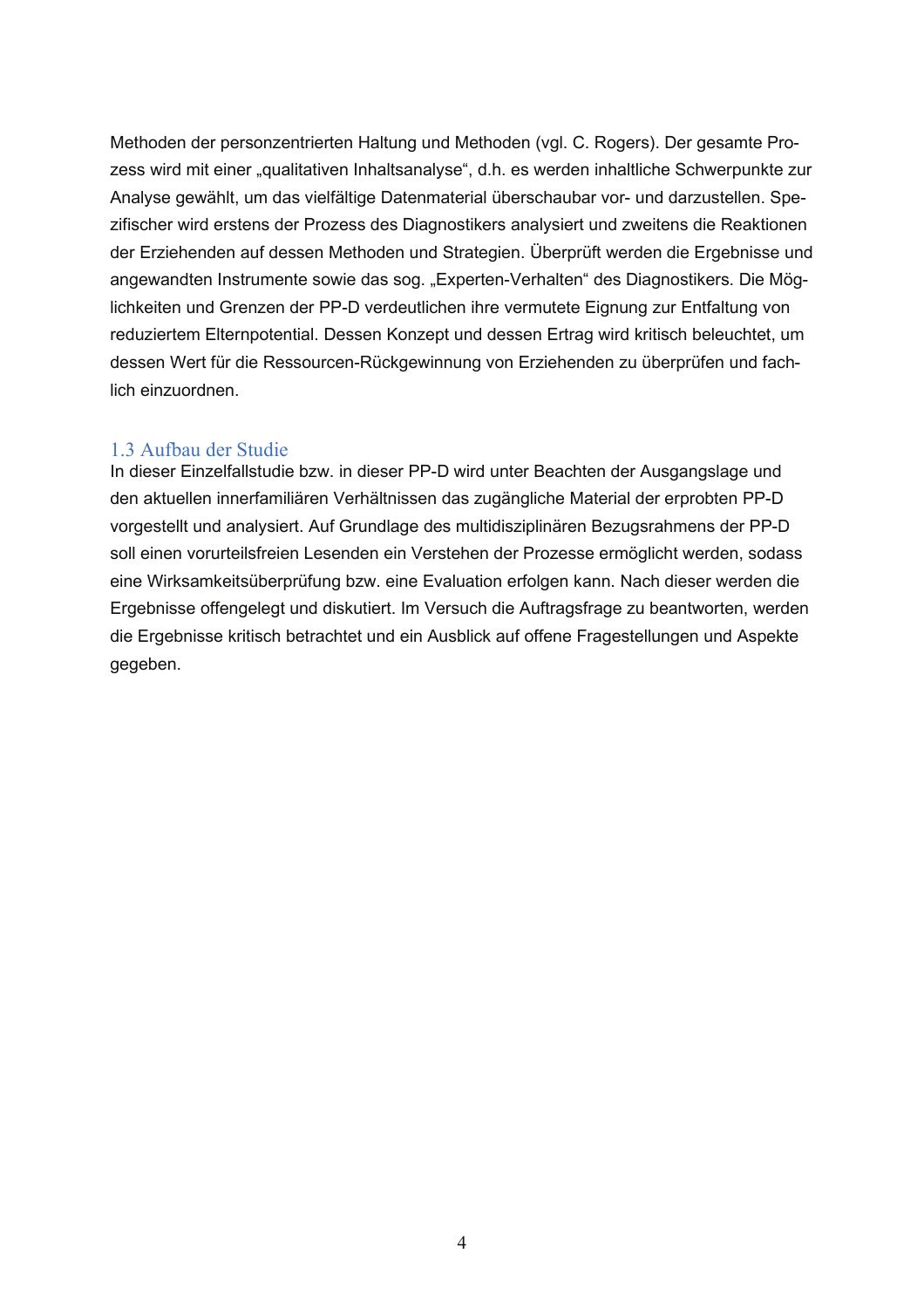## 2. Multidisziplinarer Bezugsrahmen der PP-D

Um den Bezugsrahmen der PP-D herauszuarbeiten und darzustellen, werden dessen Grundlagen vorgestellt und erörtert. Dieser Typ Diagnostik dient der Basis zur Beschreibung der Eltern-Kind Beziehung. Das Positive in der PP-D wird anhand der Schule der Humanistischen Psychologie, des Ansatzes der Positiven Psychologie und anhand der gelebten Kultur des Wortschöpfers vor- bzw. dargestellt. Zusammenfassen im Darstellungsversuch und dessen Bezugsrahmen dient dazu, einen ersten Eindruck der initiierten Diagnostik und deren Einordnung in den aktuellen Diskussionsstand.

### 2.1 PP-D - eine Variante von Interaktionsdiagnostik

Die Interaktionsdiagnostik der Marguerite Dunitz-Scheer, Peter Scheer, Babette Stadler und Petra Silke Kaimbacher (2009) eignet sich vorläufig als Grundlage, Diagnostik von Beziehungen zu beschreiben. Gleichzeitig stellt sie das Untersuchungsfeld dieser Studie dar. Fokussiert wird eine "nachvollziehbare Methodik", die "zwischenmenschliche Verhaltensweisen" erfasst (M. Dunitz-Scheer et. al. 2009, 3). Der Begriff Interaktion erfasst ein Geschehen zwischen Menschen. Aus wiederholt erfassten Interaktionen entstehen Interaktionssequenzen, Interaktionsmuster und Beziehungen betonen die o.g. Autor\*innen. Interaktion gilt als die Voraussetzung für Kommunizieren und Kommunizieren als das Produkt geglückter Interaktion (vgl. ebd. 4). Vertreter der Interaktionsdiagnostik versuchen sichtbares und hörbares Verhalten zwischen Menschen "zueinander zu erkennen, zu verstehen, wissenschaftlich nachvollziehbar zu benennen und zu evaluieren, zu kategorisieren und zu klassifizieren" (ebd., 6). Im Fokus stehen das zu erwartende Folgeverhalten sowie die erwarteten Entwicklungsverläufe in Bezug auf zwischenmenschliches Verhalten. In dieser Studie kann das Verhalten der Eltern gegenüber ihrem Sohn <Phil> vorgestellt und themenzentriert analysiert werden. Interaktionsdiagnostiker verstehen sich als Teil des Prozesses, in dem sie die Qualität von Interaktionen selbst einschätzen. Sie setzen Intervention, indem sie Einfluss auf die Entwicklung der Diagnostik üben. Durch Intervenieren von Seiten des Diagnostikers, z.B. durch gemeinsames Reflektieren mit den erziehenden Eltern über deren Kommunikationsverhalten, wird das familienrechtlich abgesicherte Verhalten der Eltern gegenüber ihrem Kind bewusst kindförderlich beeinflusst. Im Handeln des Diagnostikers werden "subjektive Objektivität" oder "größtmögliche Objektivität" im subjektiven Wahrnehmen und "eine ausreichende Selbsterfahrung und die Fähigkeit der Abstrahierung und Zuordnung eigener die Wahrnehmung beeinflussender Variablen (...) notwendig" (vgl. ebd.). Am Beispiel von <Phils> Eltern muss der Diagnostizierende zwischen persönlichem und professionellem Wahrnehmen stets kontrolliert unterscheiden. Individuelles Sympathisieren oder Antipathien gegenüber einzelnen Personen dürfen in der Diagnostik keine Rolle spielen. Die Herausforderung der Beurteilung von Qualitäten wie z.B. Sensibilität, Sensitivität, Angemessenheit, Kontrollbedürftigkeit, Zulassen von Autonomiebestrebung ist das Erstellen einer Norm, die auch geschulte Spezialisten Er-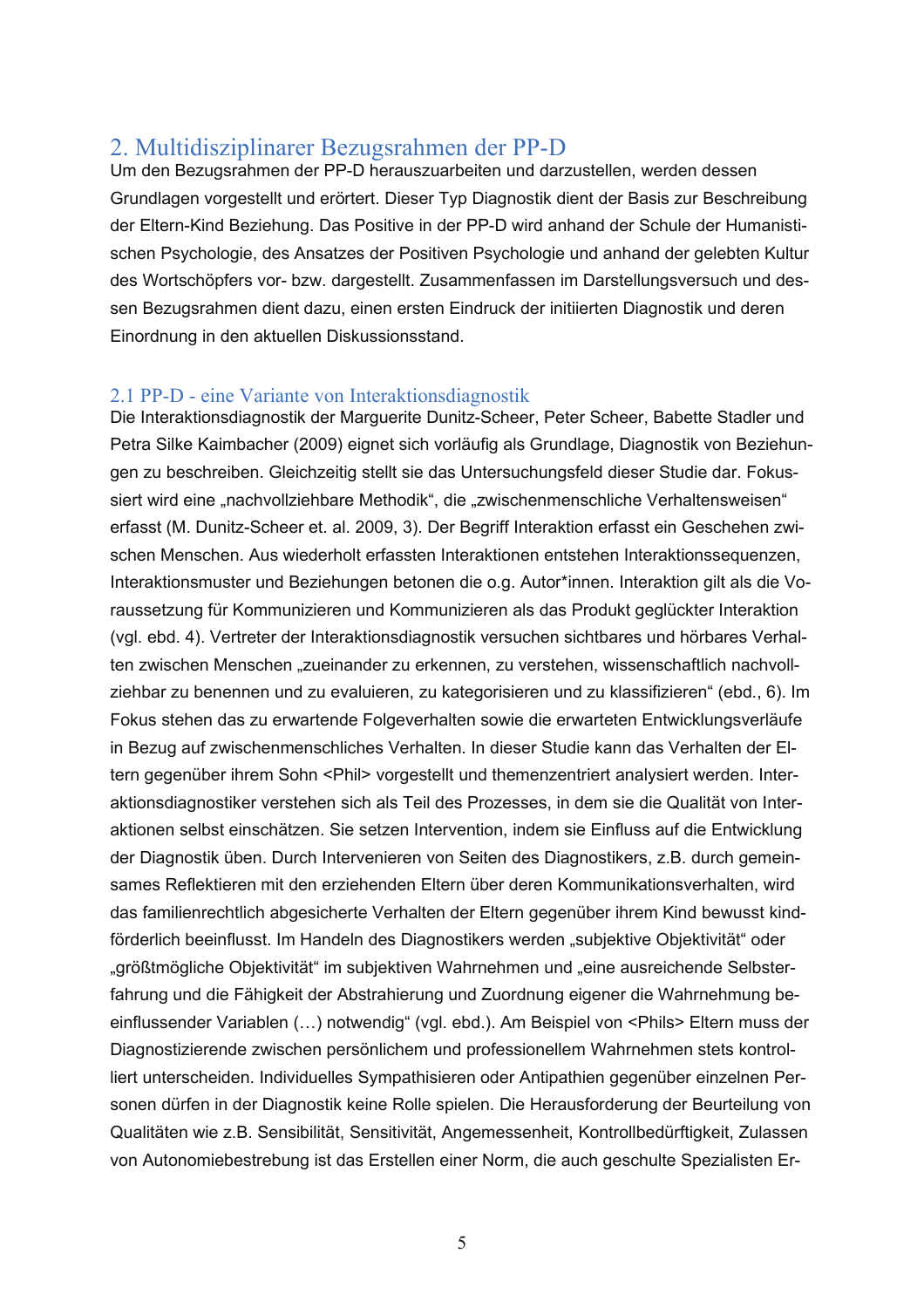messensunterschiede und Wahrnehmungsvariationen mit sich bringt (vgl. ebd.). Zum Beispiel hängt es vom Einschätzen des Diagnostikers ab, ob das Verhalten der Kindesmutter als selbstbewusst bzw. autonom benannt werden darf, oder als aggressiv und kontrollbedürftig. Um komplexe kommunikative Abläufe und interaktive Qualitäten zu analysieren bedienen sich Interaktionsdiagnostiker in erster Linie Fragbögen, dem gezielten Einsatz von normierten Beobachtungskriterien in experimentellen Situationen und der Analyse von Interviews (vgl. ebd. 7). Interaktionen zu diagnostizieren, bietet auch die Möglichkeit ein Kommunizieren zwischen Fachleuten unterschiedlicher Disziplinen anzubahnen. Ein gemeinsames Verstehen von Verhaltensanalysen, einer sog. Störung oder eines "reaktiven Verhaltens" (K.-J. Kluge), bildet in der Regel die erste Grundlage für gemeinsam zu erstellende Ideen und Lösungsansätze zur Intervention (vgl. ebd. 16). Aus Erfahrungen in den ersten Intervention lassen sich Ressourcen der Erziehenden ableiten, wie die o.g. Autor\*innen schreiben. Die Diagnostik des sozialen Interaktionsverhaltens wird von Therapeut\*innen und Diagnostiker\*innen zur Ergänzung des Psychodiagnostizierens eingesetzt und stellt zugleich ein hilfreiches Ergänzen dar. Die Autor\*innen verstehen Interaktionsdiagnostik als eine Chance, den Blickwinkel der Diagnostizierenden auszurichten oder zu erweitern und den Blick auf den zentralen Bereich der Eltern-Kind-Interaktion und anderer sozialer Verhaltensweisen zu richten. Für die Familie von <Phil> bietet diese Form der Diagnostik Möglichkeiten Eltern-Kind Interaktionen zu entdecken, zu beschreiben und zu analysieren, um Interventionen gemeinsam zu entwickeln.

### 2.2 Humanistische Psychologie

Die vom Diagnostiker formulierten Ziele der PP-D entstammen dem Menschenbild der Humanistischen Psychologie. Die Humanistische Psychologie gilt als eine "psychologische Schule", die sich Ende der 1950er Jahre etabliert hat (R. J. Gerrig & P. G. Zimbardo 2008, 11). Die Begründer der sog. Humanpsychologie Abraham Maslow und Carl Roger entwickelten eine Basis für eine Alternative zur behavioristischen und psychodynamischen Perspektive, die die Hauptaufgabe des Menschen im Streben nach positiver Entwicklung sieht (ebd., 12). Das Menschenbild der Humanistischen Psychologie ist wesentlich für das Verständnis der PP-D. Die Humanistische Psychologie umfasst Ansätze der Psychologie, die sich in den letzten 50 Jahren in Abgrenzung und Ergänzung zur Tiefenpsychologie und zum Behaviorismus herausgebildet haben. Der Mensch steht als "erlebendes, von Werten und Zielen motiviertes Subjekt" und als "'Ganzheit', mit der ihm eigenen Würde und grundsätzlichen Willensund Handlungsfreiheit" (J. Wiltschko 1998, 1) im Mittelpunkt dieser Ansätze. Bekannte Vertreter dieser Ansätze sind u.a. Charlotte Bühler, Kurt Goldstein, Rollo May, Fritz Perls, Reinhard und Anne-Marie Tausch und K.-J. Kluge in der Sonderpädagogik. Obwohl bisher keine verbindliche Definition der Humanistischen Psychologie hervorgebracht wurde, darf sie als Teil einer sozialen Bewegung verstanden werden, die den personenzentrierte bzw. klientenzentrierten Ansatz umfasst (vgl. ebd.) Die Thesen der Humanistischen Psychologie äußern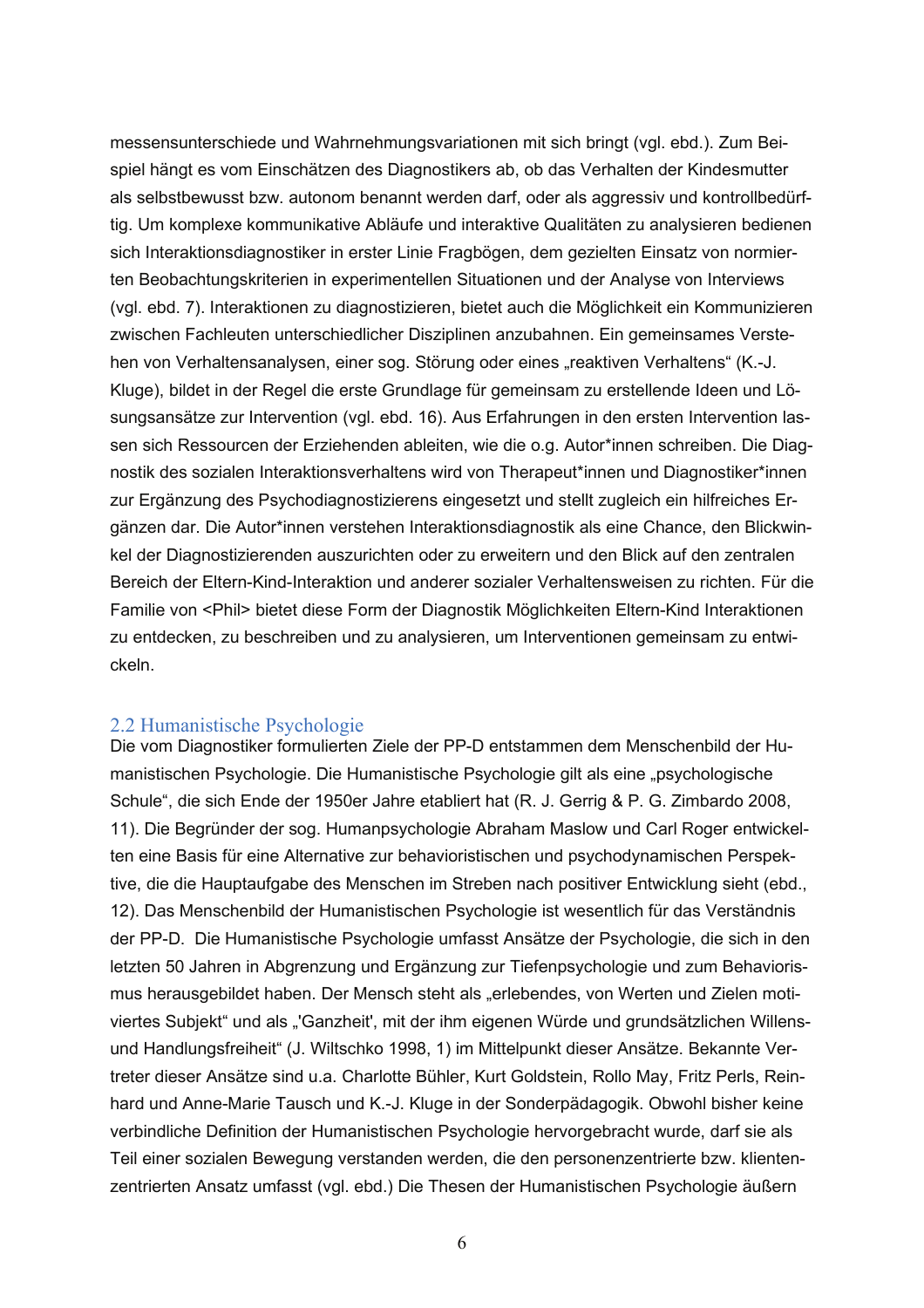sich in der Annahme des Menschen als erlebende Person und dessen Auffassung als Ganzheit. Personen werden autonom wahrgenommen. Das Selbst als Zentrum der Person gilt als intentional. Humanwissenschaftliche Forschung und Theoriebildung im Sinne der Humanistischen Psychologie ist dann sinnvoll, "wenn sie zu Handlungen führt, die die Lebensverhältnisse menschenwürdiger machen" (ebd. 3). Der PP-Diagnostiker inspirierte die erziehenden Eltern beispielsweise durch wöchentlich zugeleitete Mails, in denen er Inspirationen für bestärkende, Alltags-Rituale, positives Wahrnehmen und Fokussieren von Ressourcen anbietet. Im Wissen, dass stärkende Routinen die Lebensverhältnisse und -qualität verbessern, verhalf er den Elternpersonen dazu, selbst aktiv zu werden und ihre Verhaltensmuster zu hinterfragen und umzugestalten. Z.B. leitete er Kindesmutter und ihren Lebenspartner dazu an, stärkende und positive Ereignisse ihres Alltags zu entdecken und zu reflektieren. Im "Bewusst-Machen" was die erziehenwollenden Elternpersonen selbst stärkt und glücklich macht, werden deren Ressourcen ausgeweitet bzw. entwickelt.

#### 2.3 Positive Psychologie

Ihr Ursprung bzw. deren "Eröffnung zur Fachdisziplin lag und liegt in der Humanistischen Psychologie. Statt sich auf Schwächen bzw. Probleme "kranker" Menschen zu konzentrieren, soll nach Vertreter\*innen der Positiven Psychologie beobachtet werden, wie Menschen nach Selbstverwirklichung streben (vgl. D. G. Myers 2014, 586). Anstelle von "Krankheit, Schwäche und Schäden" stehen "Stärke und Tugend" (M. Seligman 2002, 4) in ihrem Mittelpunkt. Diese Art positiv-psychologischer Ansatz, sucht intensiv nach dem, was sich be- bzw. verstärken lässt, und fokussiert sich auf Wohlbefinden und positive Aspekte des menschlichen Miteinanders. Evidenzbasiert, d.h. auf der Basis empirisch zusammengetragener und wissenschaftlicher Erkenntnisse, wendet sich die Positive Psychologie von der damals nur defizitorientierten Klinischen Psychologie ab und konzentriert sich daraufhin bevorzugt auf eine positive und ressourcenorientierte Sichtweise (M. Brohm & W. Endres 2017, 8). Zusammenfassung: Die Autor\*innen wagten sich auf ein entstandenes Forschungsgebiet als "notwendiges und nützliches Korrektiv zur Betonung der psychischen Krankheiten in der klinischen Psychologie" (E. Aronson, T. C. Wilson & R. M. Akert 2008, 375). Die Vertreter\*innen dieses Lehr-, Praxis- und Forschungsschwerpunkts untersuchten, unter welchen Bedingungen sich Menschen "positiv" einbringen. Martin Seligman prägte dann 1998 den Namen und die "Wissenschaft der Positiven Psychologie". In seiner Antrittsrede als Präsident der American Psychological Association begründete er sein Engagement und seinen Entschluss und den darauffolgenden Schritt in Richtung Positive Psychologie maßgeblich. In seiner Veröffentlichung "Flourish. A visionary new understanding of happiness and wellbeing" (2011) beschreibt M. Seligman fünf voneinander abgrenzbare Elemente, die zum Glück und Wohlbefinden von Menschen beitragen würden. Seine PERMA-Theorie wird auf Seite 12 fortgesetzt.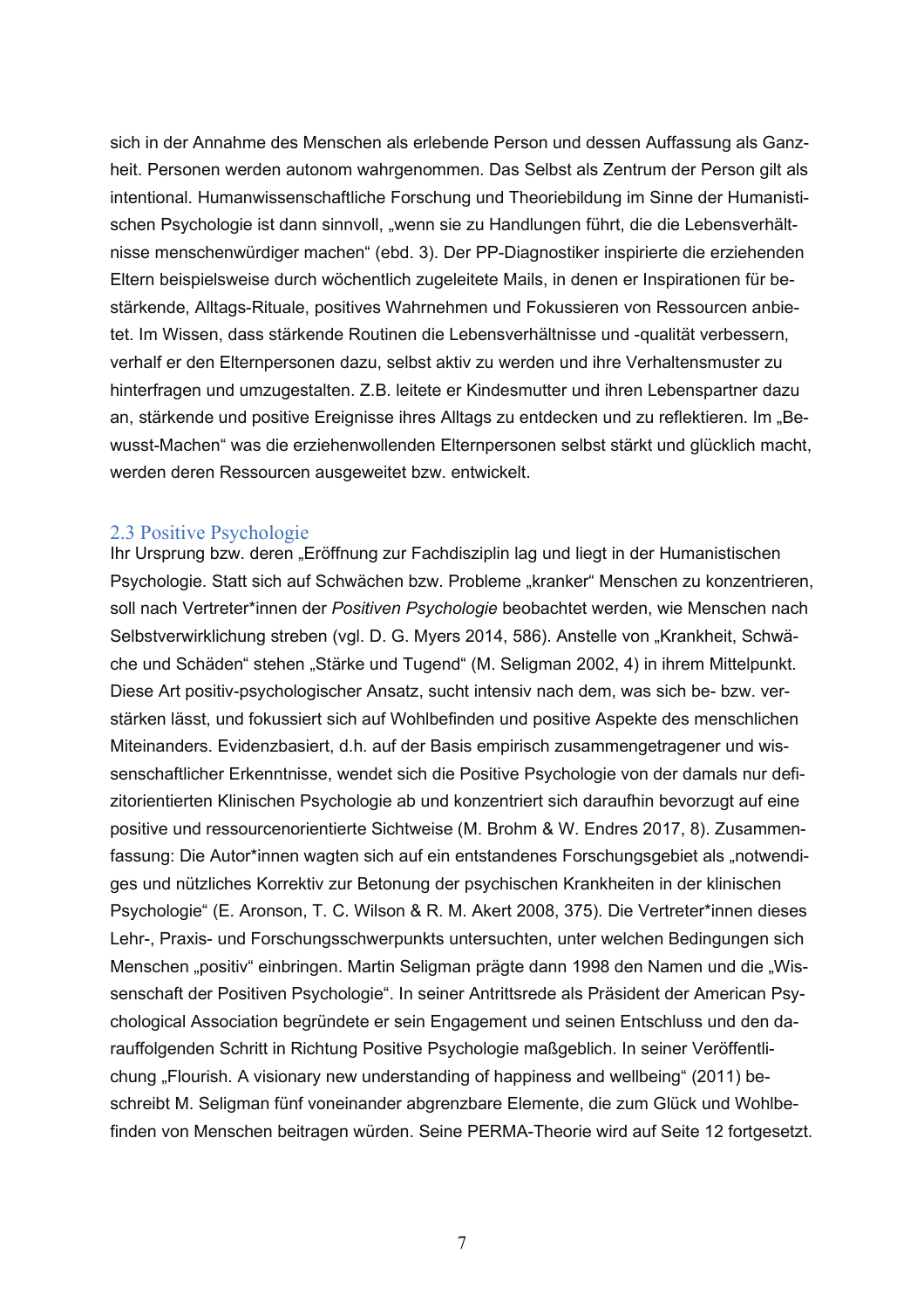Seine PERMA-Theorie definiert er über fünf einflussnehmende Faktoren:

- Positive emotion (Erleben von erwünschten Emotionen)
- Engagement (Engagement, Erleben von Flow und Stärke)  $\bullet$
- Positive Relationships (positive Beziehungen zu anderen Menschen)
- Meaning (Streben oder Suchen nach Sinnhaftigkeit im Leben)  $\bullet$
- Accomplishment (Zielerreichung, Streben nach Erfolgserlebnissen) (vgl. M.  $\bullet$ Seligman 2011, 38ff)
- 

Seine von ihm entwickelten Elemente lassen sich auf drei psychische Grundbedürfnisse des Menschen zentrieren (vgl. D. Blickhan 2020, VII), um das Essentielle zum Wohlbefinden eines Individuums zusammenzufassen. Somit sind das, was es zu stärken und fördern gilt, das Erleben von Kompetenz, Sinnhaftigkeit und stützenden Beziehungen. Diese drei psychischen Grundbedürfnisse gelten nach M. Seligman als universell, d.h. sie gelten für jedes menschliche Individuum. Ihre individuellen Ausprägungen wären insbesondere in Bezug auf Strategien und Ausmaß ihrer Erfüllung verschieden. Sie hängen von Lebensphase, Umwelt und persönlicher Biografie ab (vgl. ebd.). Für die Eltern <Phils> heißt das, dass die Rahmenbedingungen i.S.v. Lebensphase, Umwelt und Biografie jedes Familienmitglieds von Bedeutung sind und bleiben. Für die Autor\*innen bilden die Erkenntnisse der Positiven Psychologie die Grundlage für die in Auftrag genommene Exploration sowie auszuwählenden Tools und Aufgaben: Orientiert an den vermuteten Stärken der Erziehenden wird eine wertschätzende und jedes Individuum fokussierende Begleitung etabliert. Beobachtet werden kann dies im Auswählen von Entwicklungszielen in der PP-D, die gemeinsam und individuell von den erziehungswilligen Eltern und dem Diagnostiker in Absprache vereinbart werden. Sowohl persönliche als auch soziale Ressourcen der Erziehungspartner wurden berücksichtigt. Im Beispiel der Kindesmutter konnte ihr hohes Selbstwertgefühl als persönliche Ressource und ihre enge Bindung zu ihren Töchtern als soziale Ressource herausgearbeitet werden. Orientiert an diesen wird auf bereits Positivem aufgebaut, anstatt Negatives zu "ertesten" und danach abzubauen. In der PP-D der <Phil>-Familie hieß letztlich der Auftrag: Ressourcen und bereits Positives an Verhalten und Denken zu entdecken und einzuüben. Der Wunsch nach Umsetzen eigener Erziehung bzw. Einbringens aller Erziehungspartner sowie deren Kooperation in der PP-D fanden sich überdeckte Ressourcen. Es galten wie oben angezeigt nicht nur persönliche Ressourcen, wie Stärken und Qualitäten einzelner Familienmitglieder z.B. das Selbstwertgefühl der Kindesmutter. Entdeckt und eingeübt auch soziale Ressourcen. d.h. beispielsweise Positives in Bezug auf Interaktionen innerhalb der Familie, soziale Netzwerke und institutionelle Unterstützungsmöglichkeiten wie das Unterstützen des Hilfskonzepts beachtet. Für die Kindesmutter erwies sich beispielsweise das Unterstützen ihres Lebenspartners und ihrer Töchter als Ressource, auf die sie in der Notlage zurückgriff. Im Fall von <Phil> stellt beispielsweise die Mann zu Mann-Begleitung vom Hilfskonzepts NN und in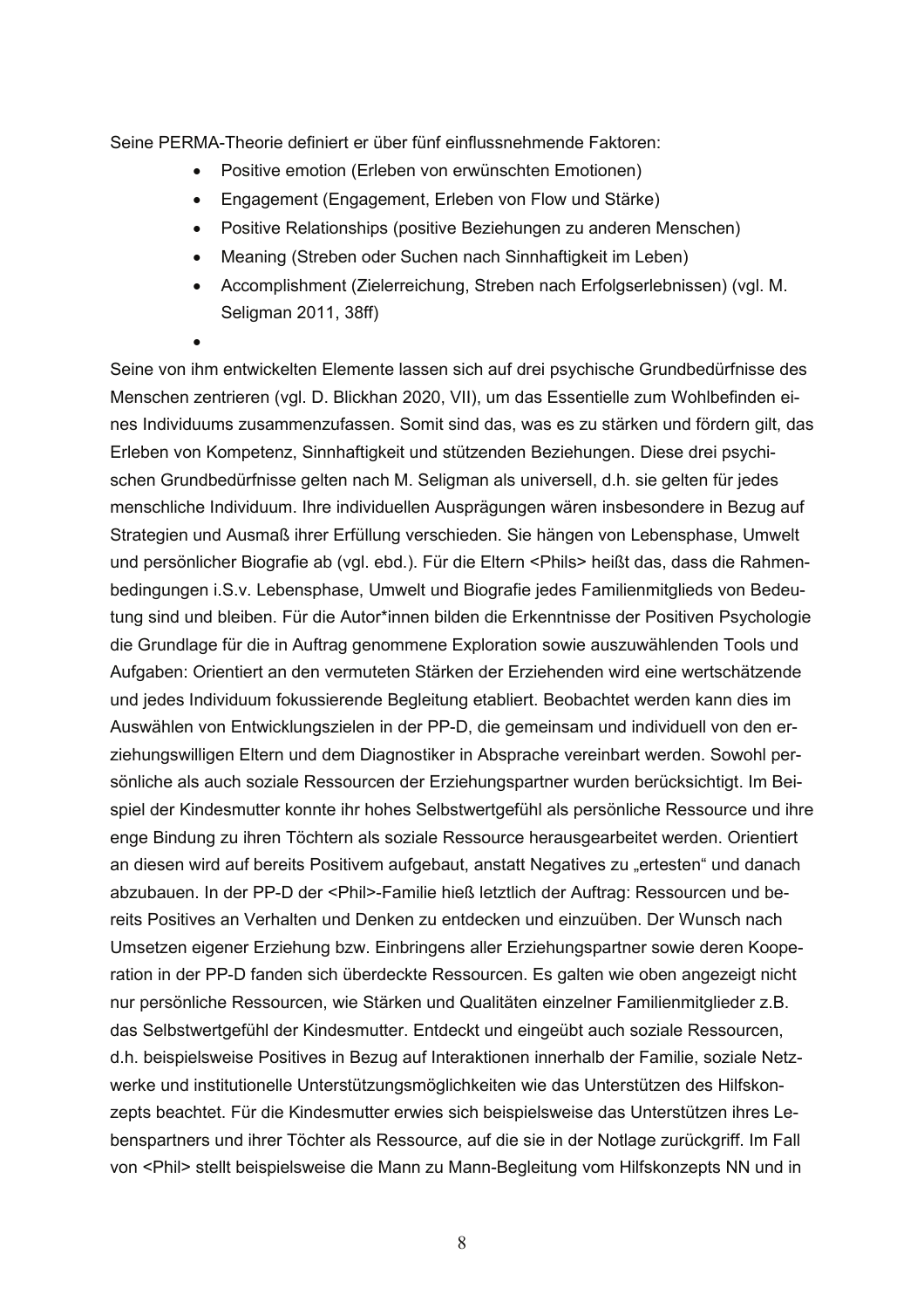Form von positive Interaktionen, wie z.B. gemeinsame Gespräche und Freizeitaktivitäten mit deren Fachkräften eine positiv interpretierbare Ressource dar. <Phil> fiel es scheinbar leicht die Hilfe und Angebote der Fachkräfte anzunehmen und kooperierte in Bezug auf das Gestalten von gemeinsamen Aktivitäten und Unternehmungen.

#### 2.4 Entdecken von Elternpotential oder: Positive Prozess-Diagnostik (PP-D)

Dieser Diagnostik-Typ wagte einen Weg der Diagnostik zu gehen, der von Karl-J. Kluge als Ausgangsebene für humanwissenschaftliche Jugend- und Familienhilfe handlungsorientiert entwickelt und eingebracht wurde. Seine Strategien und Methoden stammen aus Erkenntnissen der Positiven Psychologie und der von ihm angewandten Grundlagen der Humanistischen Psychologie. Die Zuschreibung positiv in der Diagnostik bedeutet entsprechend seiner ursprünglichen Bedeutung (lat. positum) das Tatsächliche, das Vorgegebene (vgl. N. Peseschkian 1980, 12.). Konflikte und Störungen sind notwendigerweise nicht tatsächlich und vorgegeben, sondern Fähigkeiten bzw. Ressourcen, mit denen Menschen auf Erlebtes, Vermutetes, Erkanntes "reagieren" (=mitbringen) (vgl. ebd.). Angewandte Prozessdiagnostik bespricht ihr Vorgehen, die mit dem Ziel einsetzt, Veränderungen festzustellen (vgl. Prozessdiagnostik 2020). In diesem schon angesagten oder schon umgesetzten Erziehungsverhalten von <Phils> Eltern. Die PP-D bediente sich auch der Instrumente erziehungspsychologischpädagogischer Diagnostik wie z.B. die Erhebungen und Tests zur psychischen Verfassung der Elternpersonen. Sie fokussierte individuelle Kompetenzen der Eltern. Z.B. zeigte die Kindesmutter in ihrem Wunsch <Phil> in den eigenen Haushalt zurückzunehmen, eine kindesbezogene Kompetenz, die ihr Bewusstsein über die Relevanz des gemeinsamen Zusammenlebens sowie das Streben nach Erziehen ihres Sohnes unterstreicht. Mit dem Fokus auf die Kompetenzen der Kindesmutter wollte sich die PP-D von der aktuellen defizitorientierten Sichtweise der Diagnostik einen anderen Weg gehen. Ausgangspunkt wurde das sog. "Monitoring", das als prozessbegleitendes testdiagnostisches Beobachten von Verhalten oder auch als systematisches Erfassen und Messen von Eigenschaften benannt und gekennzeichnet wird. Durch Dokumentieren der Entwicklungsprozesse innerhalb der Diagnostik wurden individuelle Kompetenzen und Ressourcen der Erziehenden "enttarnt" und als Eigenschaften anerkannt und eingeübt. Im Mittelpunkt stand weniger ein standardisiertes Testen, als vielmehr Selbsteinschätzungs- und Beobachtungsbögen, die auch zur Reflektion der "Zielperson" diente. Die PP-D arbeitete mit eingeforderten "Lernfortschrittsdiagnosen", die auf Grundlage von Testergebnissen über emotional-prosoziale Fähigkeiten wie beispielsweise Sozial-Emotionalkompetenz, Ergebnisse über das persönliche Wachstum und die "gesellschaftliche Adaption von Eltern in der Sozialisation" (vgl. K.-J. Kluge) zeigen. Auch Multidimensionale Status- und Lernstandserhebungen kamen in Form von Portfolios oder "Lern-PROZESSjournalen", zum Angebot. "LernPROZESSjournale" werden als ein "Instrument" verstanden das den Anwendenden zur Reflektion seiner/ihrer Handlungen und Denkweisen

9